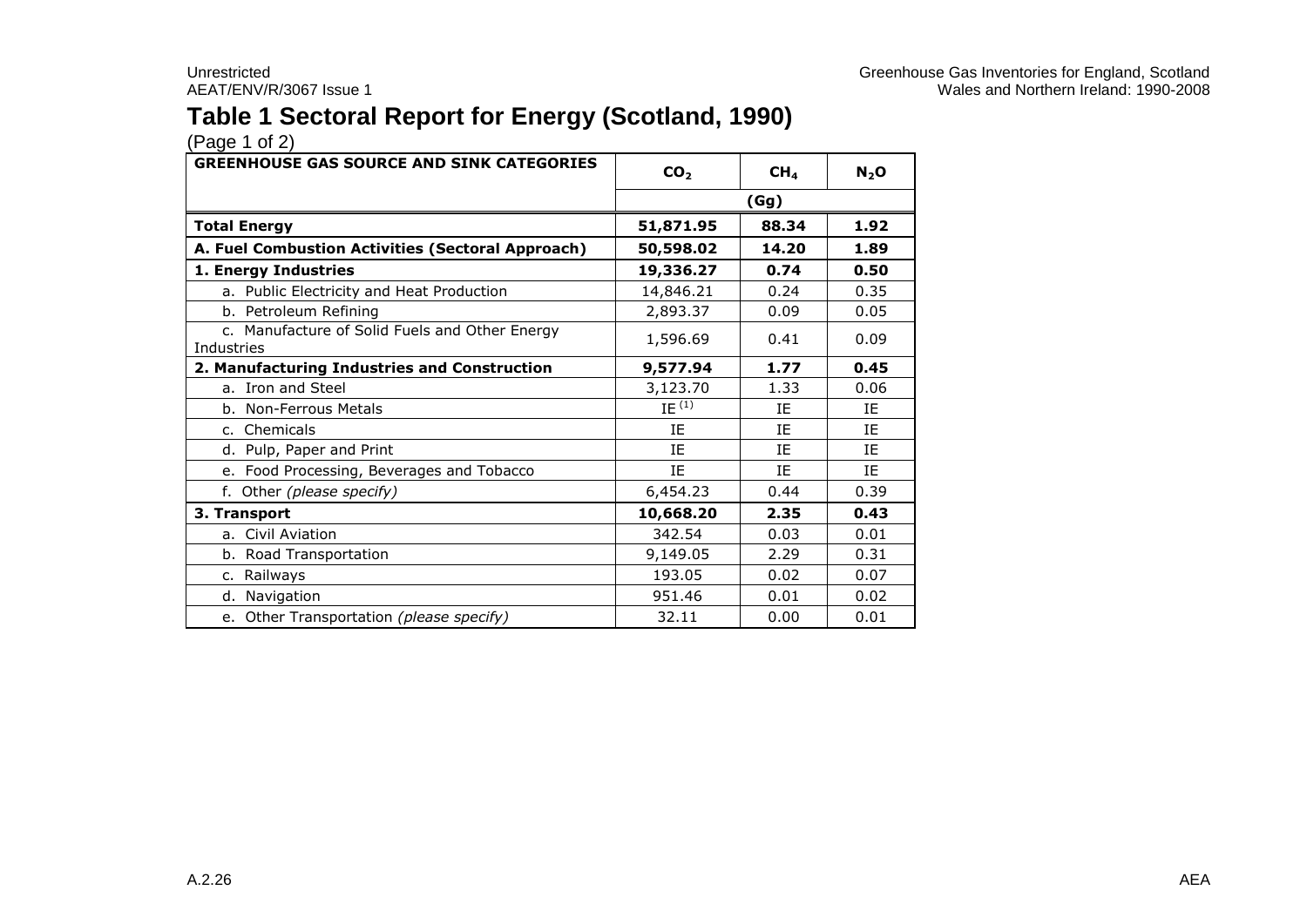## **Table 1 Sectoral Report for Energy (Scotland, 1990)**

| <b>GREENHOUSE GAS SOURCE AND SINK</b><br><b>CATEGORIES</b> | CO <sub>2</sub>           | CH <sub>4</sub> | $N_2$ O   |  |  |
|------------------------------------------------------------|---------------------------|-----------------|-----------|--|--|
|                                                            | (Gg)                      |                 |           |  |  |
| <b>4. Other Sectors</b>                                    | 0.50<br>9.33<br>10,553.86 |                 |           |  |  |
| a. Commercial/Institutional                                | 2,241.87                  | 0.25            | 0.02      |  |  |
| b. Residential                                             | 7,413.66                  | 8.98            | 0.14      |  |  |
| c. Agriculture/Forestry/Fisheries                          | 898.33                    | 0.10            | 0.34      |  |  |
| 5. Other (Military Aircraft and Naval Vessels)             | 461.76                    | 0               | 0         |  |  |
| <b>B. Fugitive Emissions from Fuels</b>                    | 1,273.93                  | 74.14           | 0.03      |  |  |
| 1. Solid Fuels                                             | 15.58                     | 30.17           | 0.00      |  |  |
| a. Coal Mining                                             | 0.00                      | 30.08           | 0.00      |  |  |
| b. Solid Fuel Transformation                               | 15.58                     | 0.09            | 0.00      |  |  |
| c. Other (please specify)                                  | NO <sup>(1)</sup>         | <b>NO</b>       | <b>NO</b> |  |  |
| 2. Oil and Natural Gas                                     | 1,258.35                  | 43.97           | 0.03      |  |  |
| a. Oil                                                     | 340.13                    | 4.96            | 0.00      |  |  |
| b. Natural Gas                                             | 1.27                      | 27.14           | 0.00      |  |  |
| c. Venting and Flaring                                     | 916.94                    | 11.87           | 0.03      |  |  |
| Flaring                                                    | 916.75                    | 4.16            | 0.03      |  |  |
| Venting                                                    | 0.19                      | 7.71            | 0.00      |  |  |
| Memo Items: (2)                                            |                           |                 |           |  |  |
| <b>International Bunkers</b>                               | $NA^{(1)}$                | <b>NA</b>       | <b>NA</b> |  |  |
| Aviation                                                   | <b>NA</b>                 | <b>NA</b>       | <b>NA</b> |  |  |
| Marine                                                     | <b>NA</b>                 | <b>NA</b>       | <b>NA</b> |  |  |
| CO <sub>2</sub> Emissions from Biomass                     | NE <sup>(1)</sup>         |                 |           |  |  |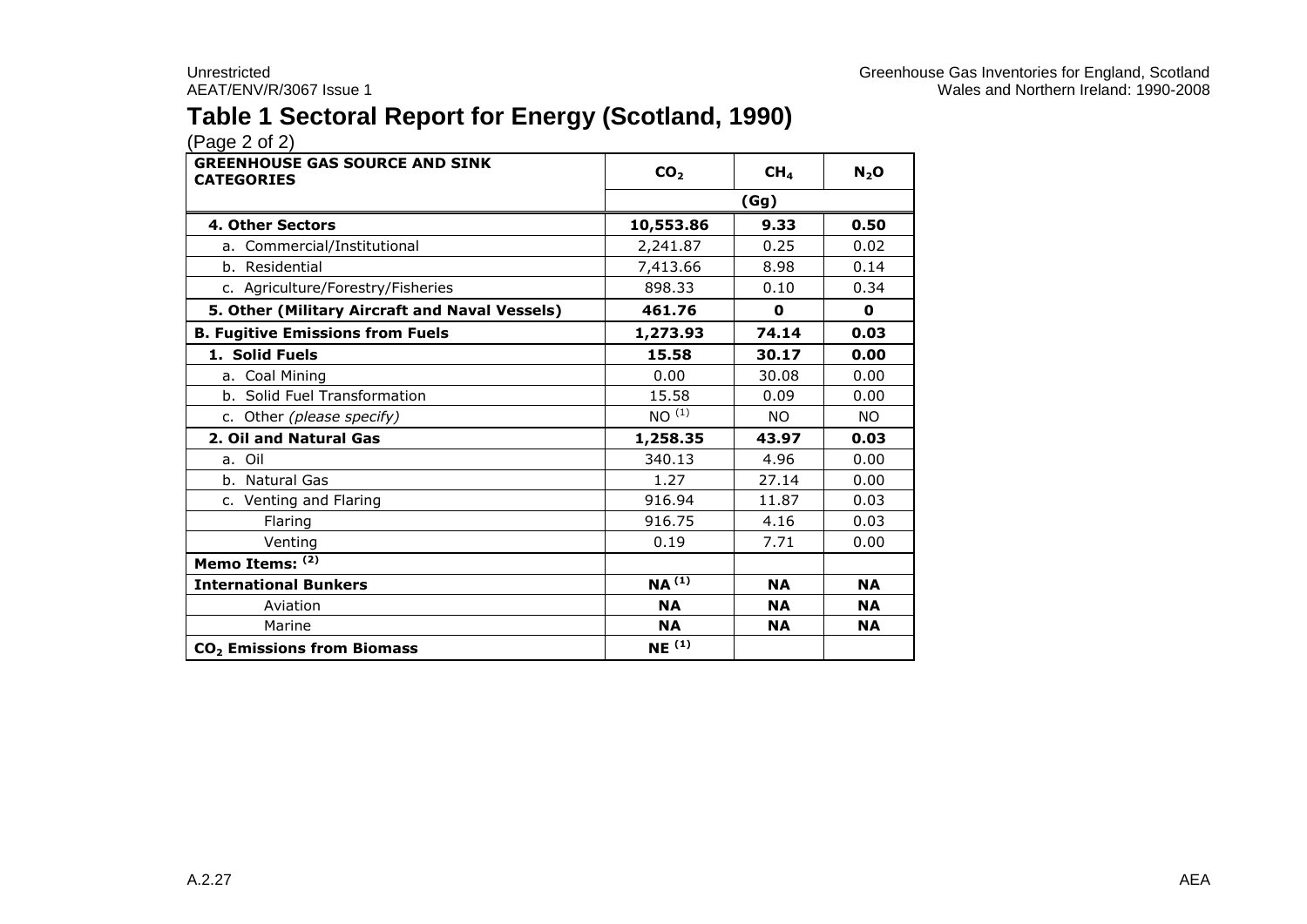## **Table 2(I) Sectoral Report for Industrial Processes (Scotland, 1990)**

 $(Pa^2 \cdot 1)$ 

| <b>GREENHOUSE GAS SOURCE AND SINK</b><br><b>CATEGORIES</b> | CO <sub>2</sub> | CH <sub>4</sub> | N <sub>2</sub> O | HFCs $(3)$                              | <b>PFCs</b><br>(3) | SF <sub>6</sub> |
|------------------------------------------------------------|-----------------|-----------------|------------------|-----------------------------------------|--------------------|-----------------|
|                                                            |                 | (Gg)            |                  | Gg CO <sub>2</sub><br><b>Equivalent</b> |                    | Gg              |
| <b>Total Industrial Processes</b>                          | 1,166.66        | 0.52            | 1.27             | 1.05                                    | 113.45             | 0.00            |
| A. Mineral Products                                        | 709.93          | 0.00            | 0.00             | 0.00                                    | 0.00               | 0.00            |
| 1. Cement Production                                       | 510.67          | <b>NO</b>       | <b>NO</b>        |                                         |                    |                 |
| 2. Lime Production                                         | 0.00            | <b>NO</b>       | <b>NO</b>        |                                         |                    |                 |
| 3. Limestone and Dolomite Use                              | 175.04          | <b>NO</b>       | <b>NO</b>        |                                         |                    |                 |
| 4. Soda Ash Production and Use                             | 24.22           | <b>NO</b>       | <b>NO</b>        |                                         |                    |                 |
| 5. Asphalt Roofing                                         | <b>NE</b>       | NO.             | <b>NO</b>        |                                         |                    |                 |
| 6. Road Paving with Asphalt                                | <b>NE</b>       | <b>NO</b>       | <b>NO</b>        |                                         |                    |                 |
| 7. Other (fletton bricks)                                  | 0.00            | 0.00            | <b>NO</b>        |                                         |                    |                 |
| <b>B.</b> Chemical Industry                                | 138.27          | 0.42            | 1.27             | 0.00                                    | 0.00               | 0.00            |
| 1. Ammonia Production                                      | 0.00            | <b>NF</b>       | NO.              |                                         |                    |                 |
| 2. Nitric Acid Production                                  | <b>NO</b>       | <b>NO</b>       | 1.27             |                                         |                    |                 |
| 3. Adipic Acid Production                                  | NO.             | <b>NO</b>       | 0.00             |                                         |                    |                 |
| 4. Carbide Production                                      | NO.             | NO.             | NO.              |                                         |                    |                 |
| 5. Other (please specify)                                  | 138.27          | 0.42            | <b>NO</b>        |                                         |                    |                 |
| <b>C. Metal Production</b>                                 | 318.46          | 0.10            | 0.00             | 0.00                                    | 94.25              | 0.00            |
| 1. Iron and Steel Production                               | 243.63          | 0.10            | 0.00             |                                         |                    |                 |
| 2. Ferroalloys Production                                  | IE              | <b>NE</b>       | <b>NO</b>        |                                         |                    |                 |
| 3. Aluminium Production                                    | 74.83           | <b>NO</b>       | <b>NO</b>        |                                         | 94.25              |                 |
| 4. $SF_6$ Used in Aluminium and Magnesium Foundries        | <b>NO</b>       | <b>NO</b>       | <b>NO</b>        | 0.00                                    |                    | 0.00            |
| 5. Other (please specify)                                  | <b>NO</b>       | <b>NO</b>       | <b>NO</b>        |                                         |                    |                 |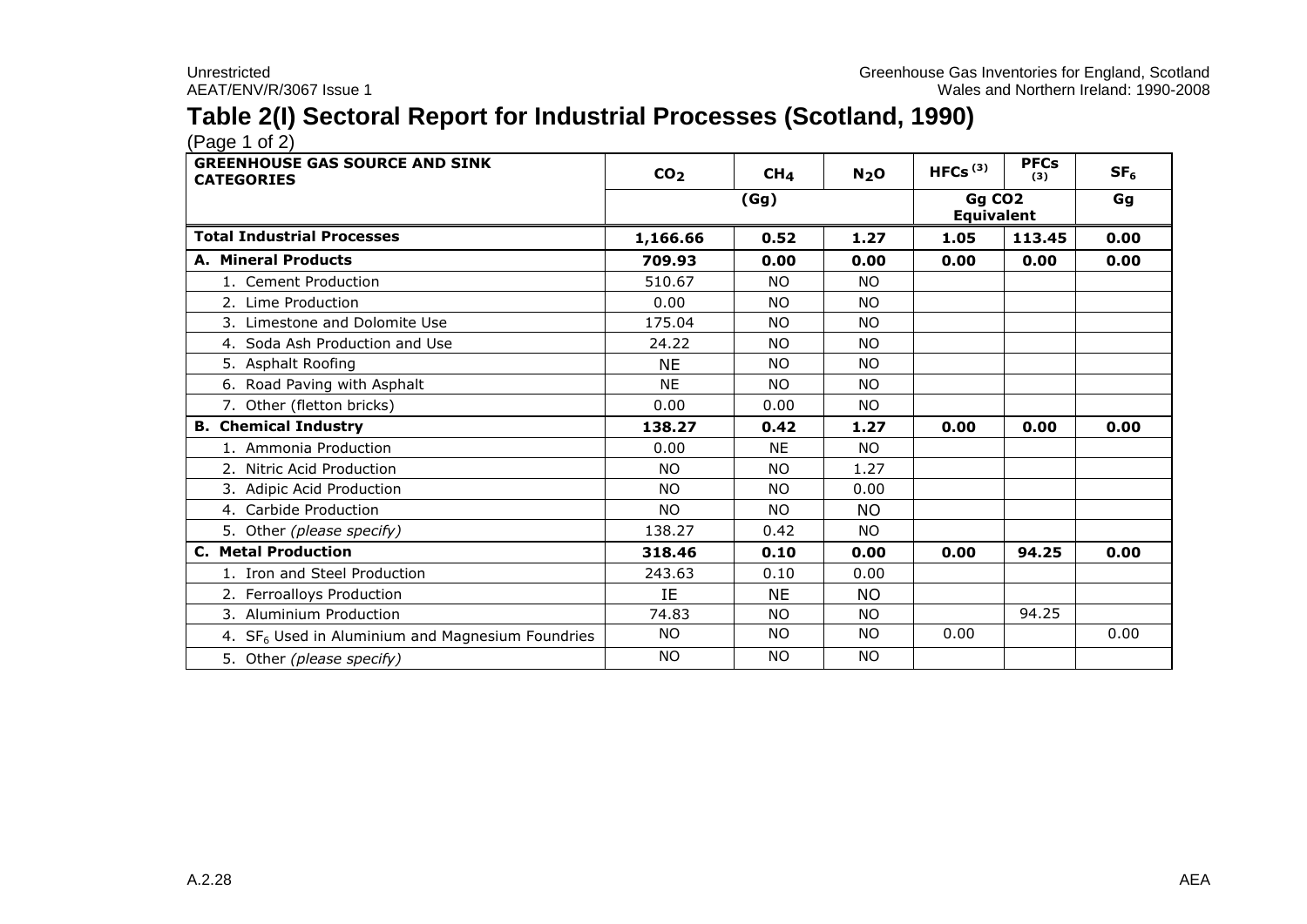## **Table 2(I) Sectoral Report for Industrial Processes (Scotland, 1990)**

 $(Pa^2 \circ 2)$ 

| <b>GREENHOUSE GAS SOURCE AND SINK</b><br><b>CATEGORIES</b> | CO <sub>2</sub> | CH <sub>4</sub> | N <sub>2</sub> O | <b>HFCs</b>                             | <b>PFCs</b> | SF <sub>6</sub> |
|------------------------------------------------------------|-----------------|-----------------|------------------|-----------------------------------------|-------------|-----------------|
|                                                            |                 | (Gg)            |                  | Gg CO <sub>2</sub><br><b>Equivalent</b> |             | Gg              |
| <b>D. Other Production</b>                                 | 0.00            | 0.00            | 0.00             | 0.00                                    | 0.00        | 0.00            |
| 1. Pulp and Paper                                          | NO.             | <b>NO</b>       | <b>NO</b>        | <b>NE</b>                               | <b>NE</b>   | <b>NE</b>       |
| 2. Food and Drink <sup>(4)</sup>                           | IE              | <b>NO</b>       | NO.              | <b>NE</b>                               | <b>NE</b>   | <b>NE</b>       |
| E. Production of Halocarbons and $SF6$                     | 0.00            | 0.00            | 0.00             | $\mathbf{o}$                            | 0.00        | 0.00            |
| 1. By-product Emissions                                    | NO.             | <b>NO</b>       | NO.              | $\Omega$                                | NO.         | NO.             |
| 2. Fugitive Emissions                                      | NO.             | NO.             | NO.              | IE                                      | 0.00        | NO.             |
| 3. Other (please specify)                                  | NO.             | <b>NO</b>       | NO.              | <b>NA</b>                               | <b>NA</b>   | <b>NA</b>       |
| F. Consumption of Halocarbons and SF <sub>6</sub>          | 0.00            | 0.00            | 0.00             | 1.05                                    | 19.20       | 0.00            |
| 1. Refrigeration and Air Conditioning Equipment            | NO.             | NO.             | <b>NO</b>        | 0.00                                    | 0.00        | <b>NA</b>       |
| 2. Foam Blowing                                            | <b>NO</b>       | <b>NO</b>       | NO.              | NO.                                     | NO.         | <b>NA</b>       |
| 3. Fire Extinguishers                                      | NO.             | <b>NO</b>       | NO.              | 0.00                                    | 0.00        | NO.             |
| 4. Aerosols/ Metered Dose Inhalers                         | <b>NO</b>       | NO.             | NO.              | 1.05                                    | NO.         | NO.             |
| 5. Solvents                                                | NO.             | NO.             | NO.              | 0.00                                    | 0.00        | NO.             |
| Other applications using ODS substitutes<br>6.             | NO.             | <b>NO</b>       | NO.              | NA.                                     | NА          | <b>NA</b>       |
| 7. Semiconductor Manufacture                               | <b>NO</b>       | <b>NO</b>       | NO.              | ΙE                                      | IE          | IE              |
| 8. Electrical Equipment                                    | NO.             | NO.             | NO.              | IE                                      | IE          | IE              |
| 9. Other (please specify)                                  |                 |                 |                  | 0.00                                    | 19.20       | 0.00            |
| G. Other (please specify)                                  | 0.00            | 0.00            | 0.00             | 0.00                                    | 0.00        | 0.00            |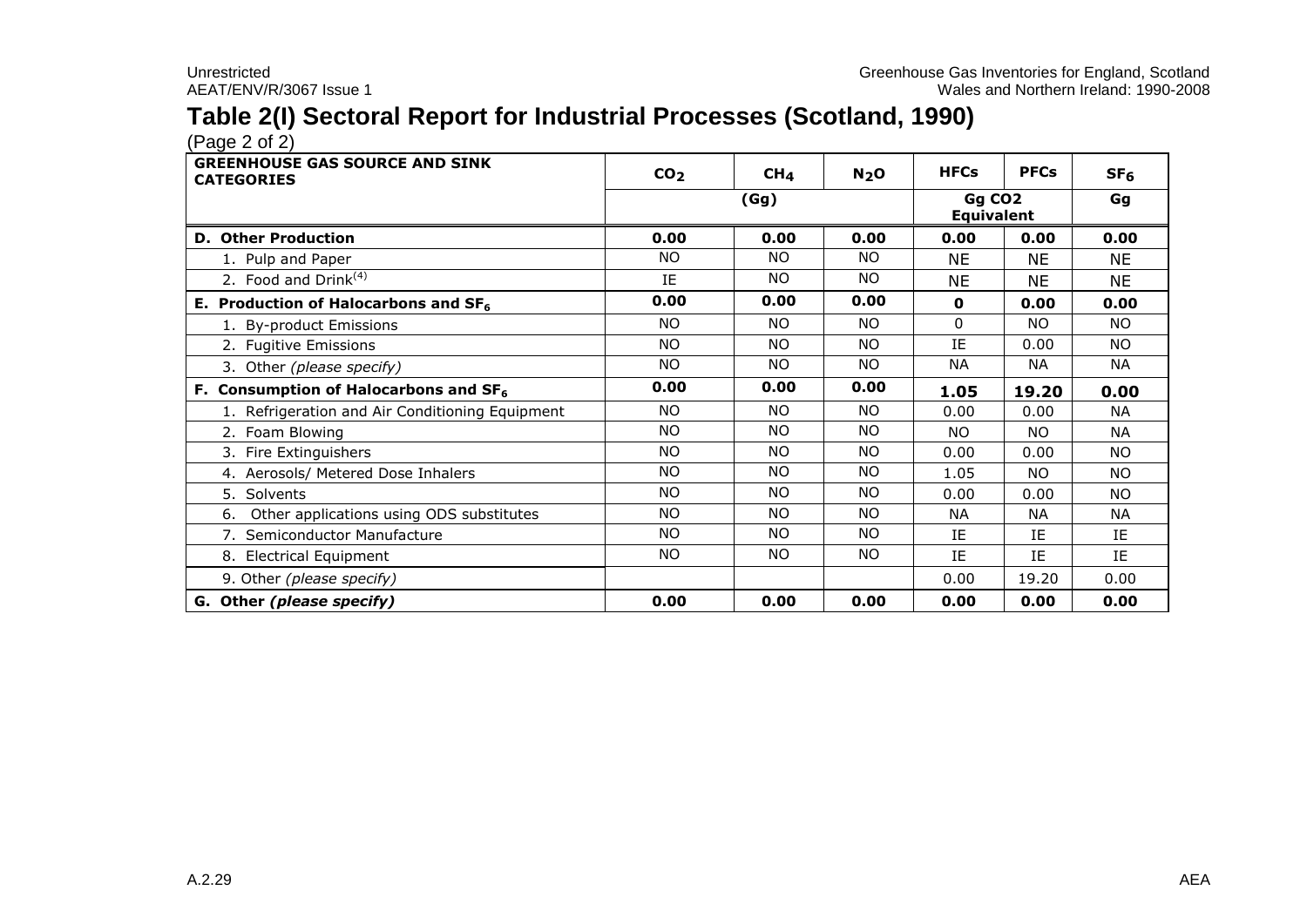## **Table 4 Sectoral Report for Agriculture (Scotland, 1990)**

| <b>GREENHOUSE GAS SOURCE AND SINK</b><br><b>CATEGORIES</b> | CH <sub>4</sub> | N <sub>2</sub> O |
|------------------------------------------------------------|-----------------|------------------|
|                                                            | (Gg)            |                  |
| <b>Total Agriculture</b>                                   | 168.23          | 17.06            |
| <b>A. Enteric Fermentation</b>                             | 149.16          | 0.00             |
| Cattle<br>1.                                               | 100.87          | NO.              |
| 2.<br><b>Buffalo</b>                                       | NO.             | NO.              |
| 3.<br>Sheep                                                | 47.18           | <b>NO</b>        |
| Goats<br>4.                                                | 0.11            | <b>NO</b>        |
| 5.<br>Camels and Llamas                                    | <b>NO</b>       | <b>NO</b>        |
| Horses<br>6.                                               | 0.26            | <b>NO</b>        |
| Mules and Asses<br>7.                                      | <b>NO</b>       | <b>NO</b>        |
| 8.<br>Swine                                                | 0.68            | NO.              |
| 9.<br>Poultry                                              | <b>NO</b>       | <b>NO</b>        |
| 10. Other (Deer)                                           | 0.08            | NO.              |
| <b>B. Manure Management</b>                                | 18.19           | 1.18             |
| Cattle<br>1.                                               | 12.70           | NO.              |
| <b>Buffalo</b><br>2.                                       | <b>NO</b>       | 0.00             |
| 3.<br>Sheep                                                | 1.12            | 0.00             |
| Goats<br>4.                                                | 0.00            | 0.00             |
| 5.<br>Camels and Llamas                                    | NO.             | NO.              |
| 6.<br>Horses                                               | 0.02            | 0.00             |
| 7.<br><b>Mules and Asses</b>                               | <b>NO</b>       | <b>NO</b>        |
| 8.<br>Swine                                                | 3.19            | 0.00             |
| 9.<br>Poultry                                              | 1.16            | 0.00             |
| 10. Other Livestock (Deer)                                 | 0.00            | 0.00             |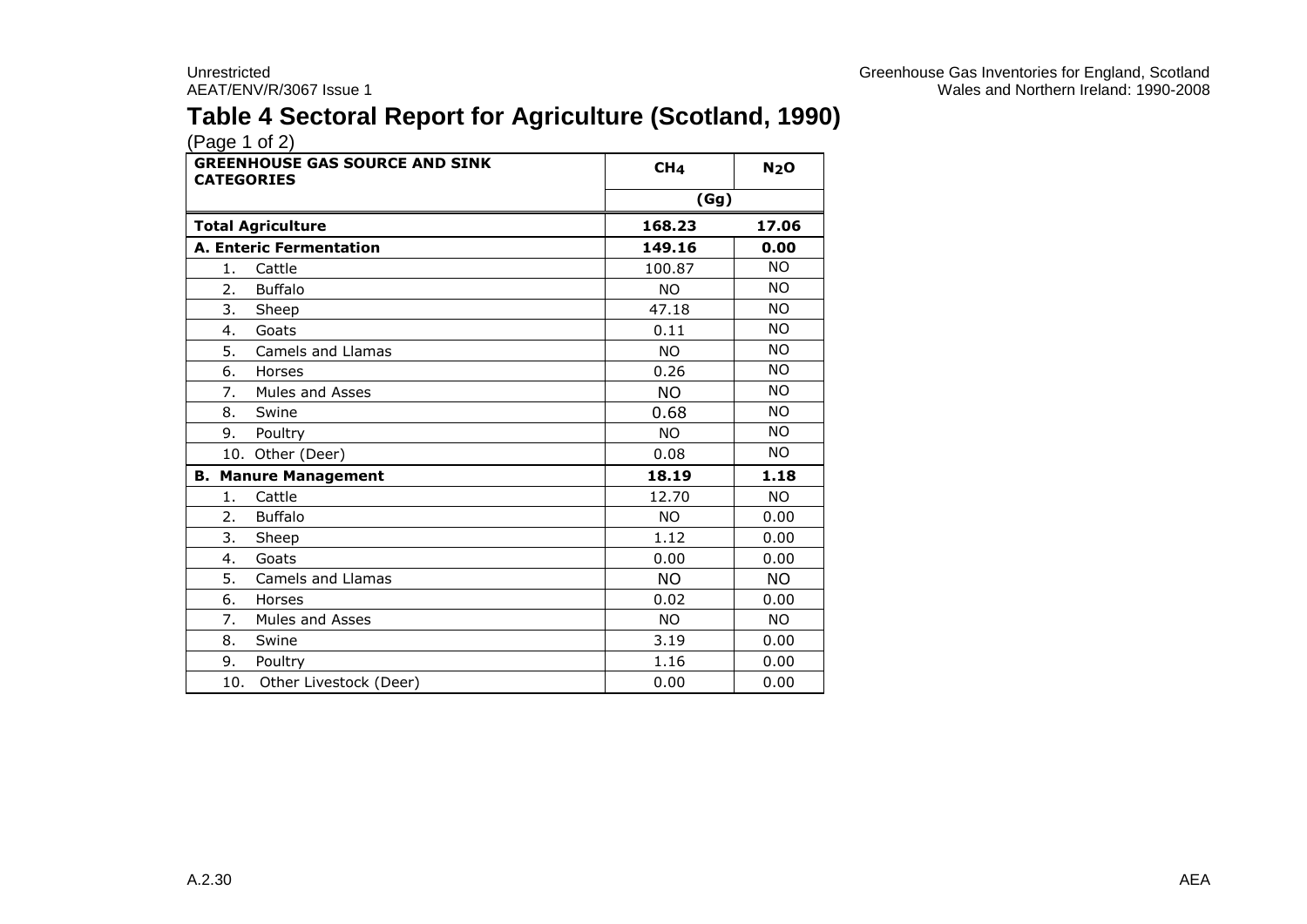## **Table 4 Sectoral Report for Agriculture (Scotland, 1990)**

| <b>GREENHOUSE GAS SOURCE AND SINK</b><br><b>CATEGORIES</b> | CH <sub>4</sub> |           |
|------------------------------------------------------------|-----------------|-----------|
|                                                            | (Gg)            |           |
| <b>B. Manure Management (continued)</b>                    |                 |           |
| 11. Anaerobic Lagoons                                      | NO.             | NO.       |
| 12. Liquid Systems                                         | NO.             | 0.02      |
| 13. Solid Storage and Dry Lot                              | NO.             | 0.88      |
| 14. Other AWMS                                             | NO.             | 0.28      |
|                                                            |                 |           |
| <b>C. Rice Cultivation</b>                                 | <b>NO</b>       | <b>NO</b> |
| <b>D. Agricultural Soils</b>                               | <b>NE</b>       | 15.86     |
| <b>E. Prescribed Burning of Savannas</b>                   | <b>NO</b>       | <b>NO</b> |
| F. Field Burning of Agricultural Residues                  | 0.87            | 0.02      |
| 1. Cereals                                                 | 0.86            | 0.02      |
| 2. Pulse                                                   | NO.             | NO.       |
| 3. Tuber and Root                                          | NO.             | NO.       |
| 4. Sugar Cane                                              | <b>NO</b>       | NO.       |
| 5. Other (Linseed)                                         | 0.01            | 0.00      |
| G. Other                                                   | 0.00            | 0.00      |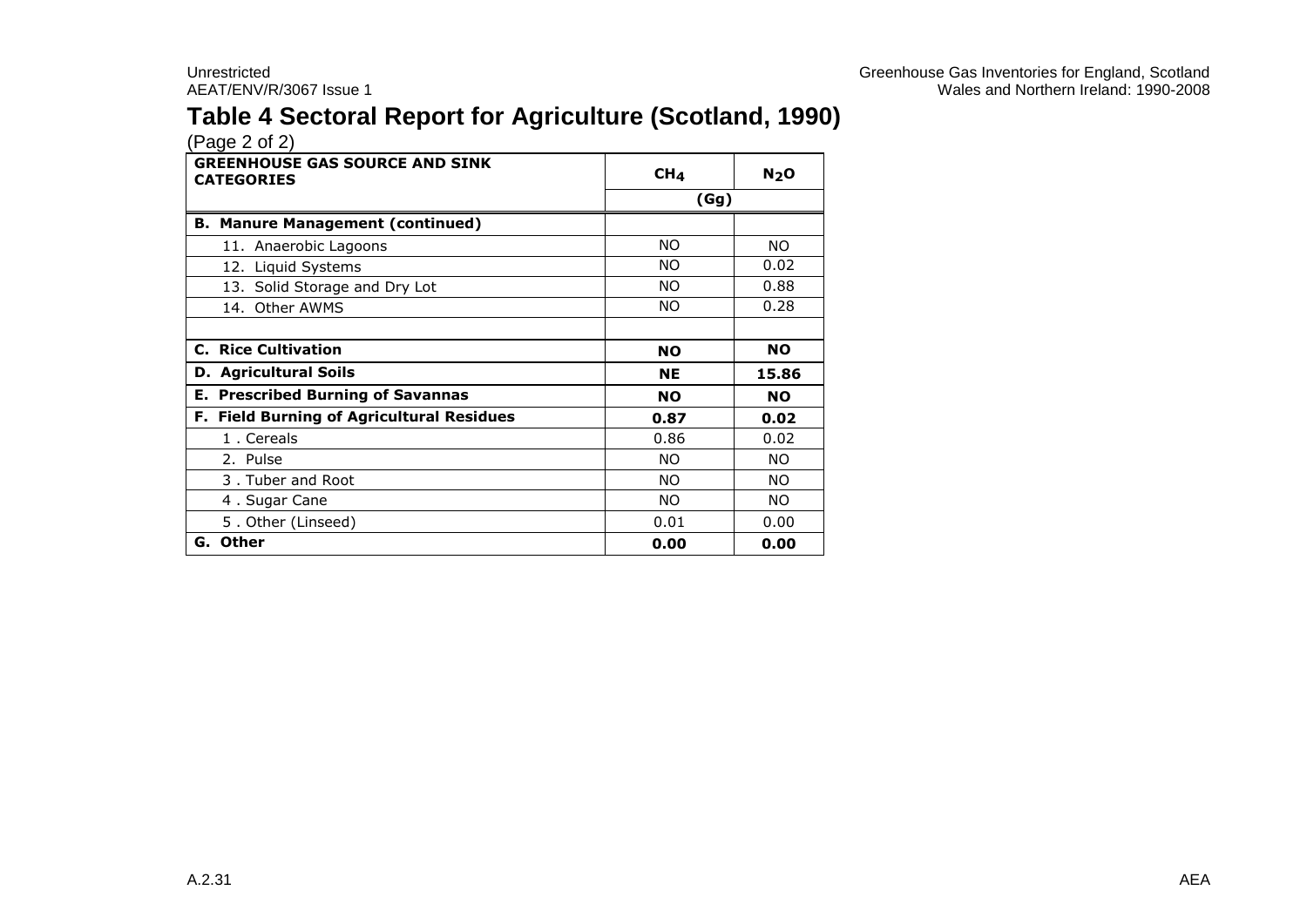## **Table 5 Sectoral Report for Land Use Change and Forestry (Scotland, 1990)**

| <b>GREENHOUSE GAS SOURCE AND SINK</b><br><b>CATEGORIES</b> | CO <sub>2</sub> | CH <sub>4</sub> | N <sub>2</sub> O |  |  |  |
|------------------------------------------------------------|-----------------|-----------------|------------------|--|--|--|
|                                                            |                 | (Gg)            |                  |  |  |  |
| 5. Land-Use Change and Forestry                            | -2,527.82       | 0.19            | 0.02             |  |  |  |
| A. Forest Land                                             | $-7,534.86$     | 0.05            | 0.02             |  |  |  |
| B. Cropland                                                | 6,101.78        | 0.00            | 0.00             |  |  |  |
| C. Grassland                                               | $-2,103.94$     | 0.03            | 0.00             |  |  |  |
| D. Wetlands                                                |                 |                 |                  |  |  |  |
| E. Settlements                                             | 1,774.28        | 0.10            | 0.00             |  |  |  |
| F. Other land                                              |                 |                 |                  |  |  |  |
| G. Other activities                                        | $-765.08$       | 0.00            | 0.00             |  |  |  |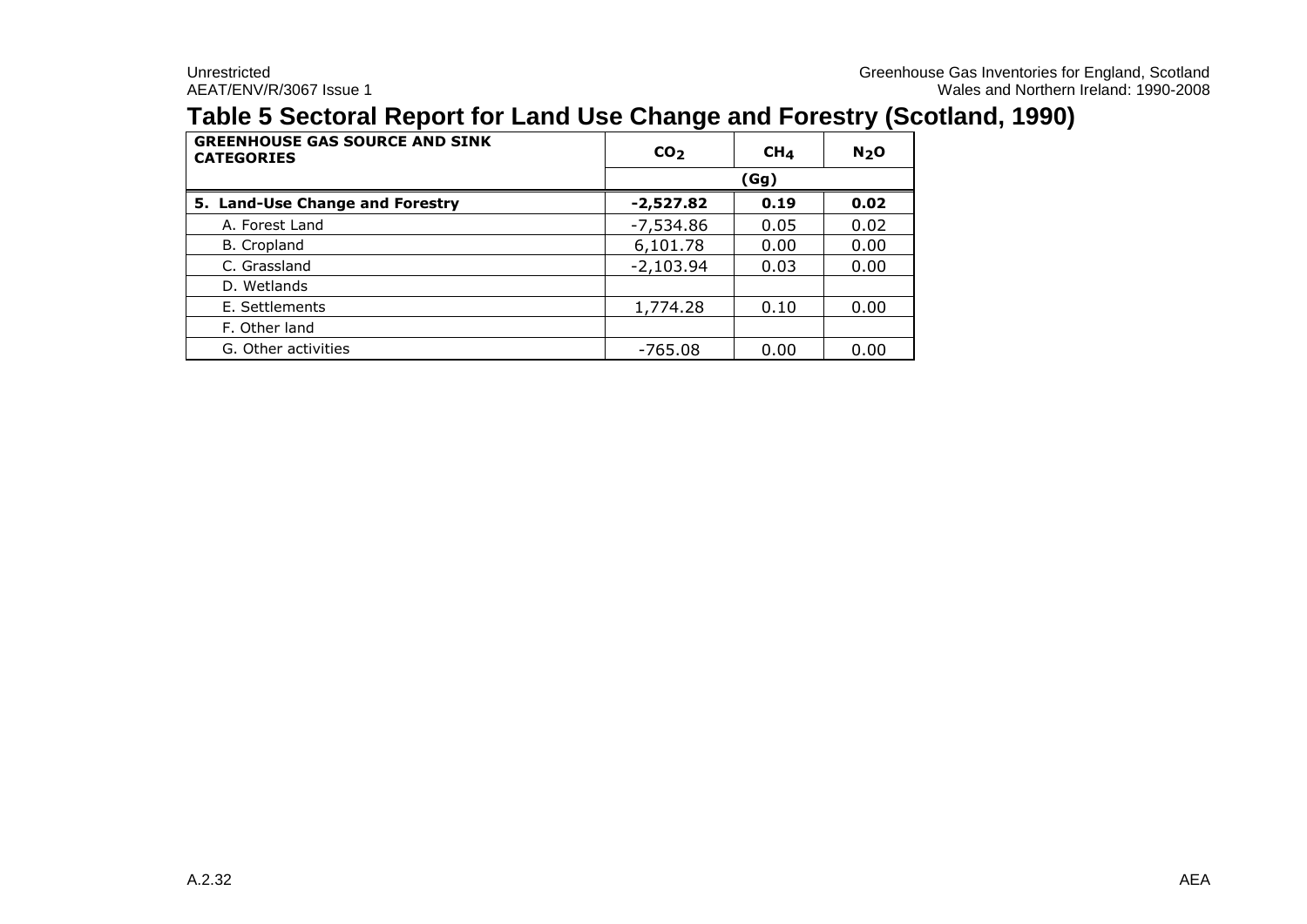#### **Table 6 Sectoral Report for Waste (Scotland, 1990)**

| <b>GREENHOUSE GAS SOURCE AND SINK</b><br><b>CATEGORIES</b> | CO <sub>2</sub>      | CH <sub>4</sub> | N <sub>2</sub> O |  |  |
|------------------------------------------------------------|----------------------|-----------------|------------------|--|--|
|                                                            |                      | (Gg)            |                  |  |  |
| <b>Total Waste</b>                                         | 43.45<br>269<br>0.30 |                 |                  |  |  |
| A. Solid Waste Disposal on Land                            | 0.00                 | 265             | 0.00             |  |  |
| 1. Managed Waste Disposal on Land                          | 0.00                 | 265.45          | 0.00             |  |  |
| 2. Unmanaged Waste Disposal Sites                          |                      |                 |                  |  |  |
| 3. Other (please specify)                                  |                      |                 |                  |  |  |
|                                                            |                      |                 |                  |  |  |
| <b>B. Wastewater Handling</b>                              | 0.00                 | 2.96            | 0.29             |  |  |
| 1. Industrial Wastewater                                   |                      |                 |                  |  |  |
| 2. Domestic and Commercial Wastewater                      | 0.00                 | 2.96            | 0.29             |  |  |
| 3. Other (please specify)                                  |                      |                 |                  |  |  |
|                                                            |                      |                 |                  |  |  |
| C. Waste Incineration                                      | 43.45                | 0.19            | 0.01             |  |  |
| D. Other (please specify)                                  |                      |                 |                  |  |  |
|                                                            |                      |                 |                  |  |  |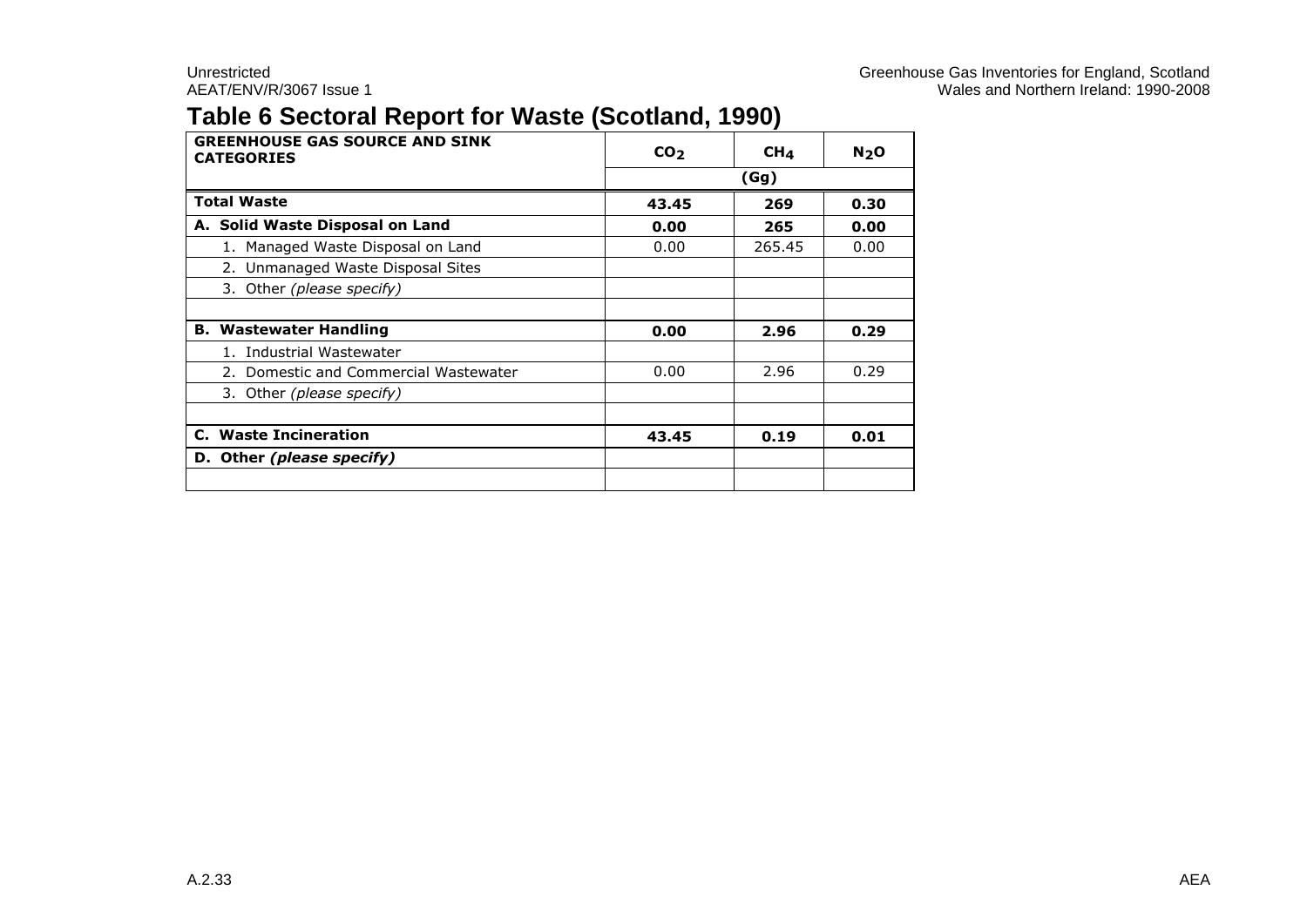## **Table 7A Summary Report for National Greenhouse Gas Inventories (Scotland, 1990)**

| <b>GREENHOUSE GAS SOURCE AND SINK</b><br><b>CATEGORIES</b> | CO <sub>2</sub> | CH <sub>4</sub> | N <sub>2</sub> O | <b>HFCs</b>                     | <b>PFCs</b> | SF <sub>6</sub> |
|------------------------------------------------------------|-----------------|-----------------|------------------|---------------------------------|-------------|-----------------|
|                                                            | (Gg)            |                 |                  | $CO2$ equivalent<br><u>(Gg)</u> | Gg          |                 |
| <b>Total National Emissions and Removals</b>               | 50,554.24       | 525.88          | 20.57            | 1.05                            | 113.45      | 0.00            |
| 1. Energy                                                  | 51,871.95       | 88.34           | 1.92             | 0.00                            | 0.00        | 0.00            |
| A. Fuel Combustion                                         | 50,598.02       | 14.20           | 1.89             | 0.00                            | 0.00        | 0.00            |
| 1. Energy Industries                                       | 19,336.27       | 0.74            | 0.50             | 0.00                            | 0.00        | 0.00            |
| 2. Manufacturing Industries and Construction               | 9,577.94        | 1.77            | 0.45             | 0.00                            | 0.00        | 0.00            |
| 3. Transport                                               | 10,668.20       | 2.35            | 0.43             | 0.00                            | 0.00        | 0.00            |
| 4. Other Sectors                                           | 10,553.86       | 9.33            | 0.50             | 0.00                            | 0.00        | 0.00            |
| 5. Other                                                   | 461.76          | 0.01            | 0.01             | 0.00                            | 0.00        | 0.00            |
| B. Fugitive Emissions from Fuels                           | 1,273.93        | 74.14           | 0.03             | 0.00                            | 0.00        | 0.00            |
| 1. Solid Fuels                                             | 15.58           | 30.17           | 0.00             | 0.00                            | 0.00        | 0.00            |
| 2. Oil and Natural Gas                                     | 1,258.35        | 43.97           | 0.03             | 0.00                            | 0.00        | 0.00            |
| 2. Industrial Processes                                    | 1,166.66        | 0.52            | 1.27             | 1.05                            | 113.45      | 0.00            |
| A. Mineral Products                                        | 709.93          | 0.00            | 0.00             | 0.00                            | 0.00        | 0.00            |
| <b>B.</b> Chemical Industry                                | 138.27          | 0.42            | 1.27             | 0.00                            | 0.00        | 0.00            |
| C. Metal Production                                        | 318.46          | 0.10            | 0.00             | 0.00                            | 94.25       | 0.00            |
| D. Other Production <sup>(4)</sup>                         | 0.00            | 0.00            | 0.00             | 0.00                            | 0.00        | 0.00            |
| E. Production of Halocarbons and $SF6$                     | 0.00            | 0.00            | 0.00             | 0.00                            | 0.00        | 0.00            |
| F. Consumption of Halocarbons and $SF6$                    | 0.00            | 0.00            | 0.00             | 1.05                            | 19.20       | 0.00            |
| G. Other                                                   | 0.00            | 0.00            | 0.00             | 0.00                            | 0.00        | 0.00            |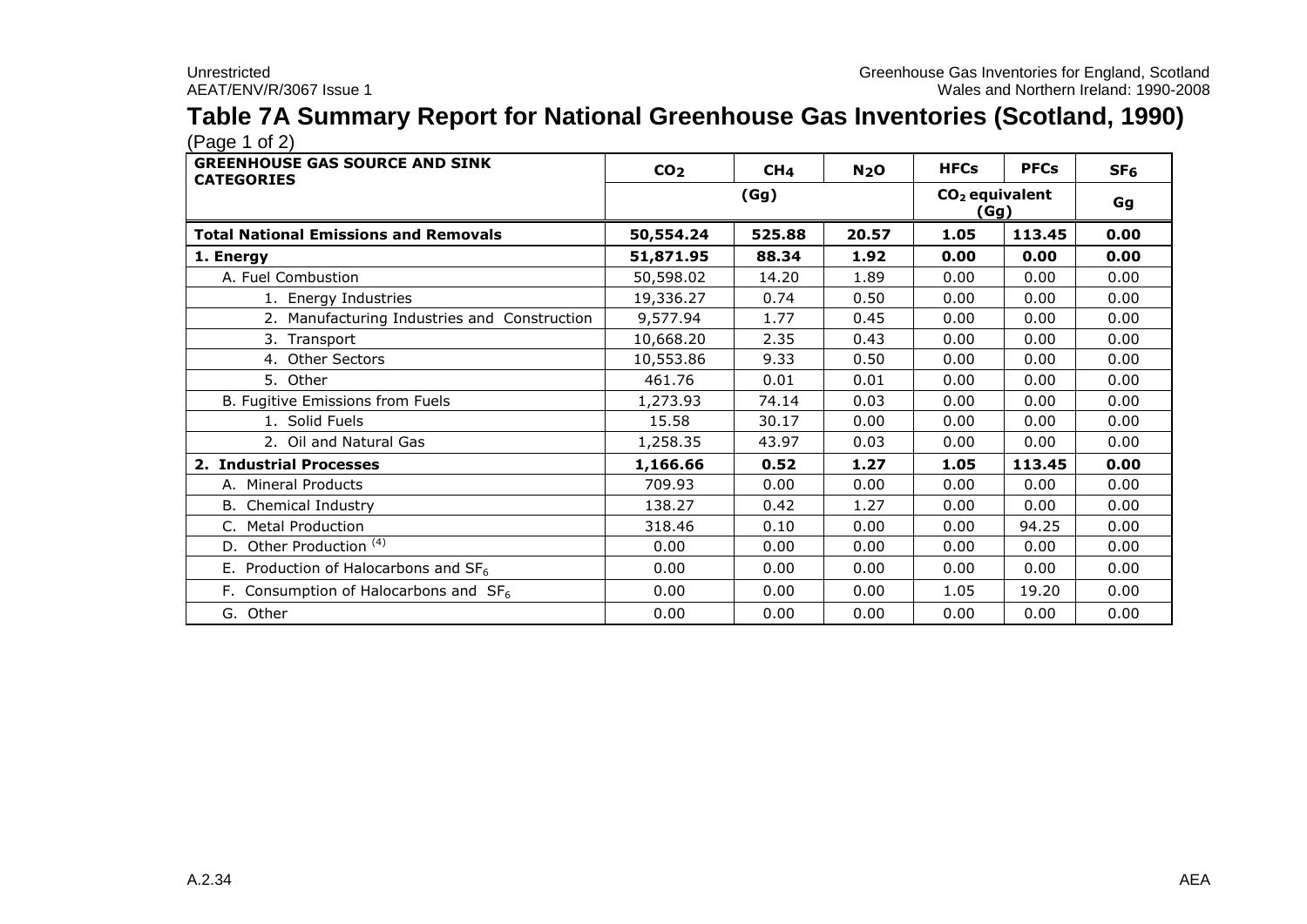# **Table 7A Summary Report for National Greenhouse Gas Inventories (Scotland, 1990)**

| <b>GREENHOUSE GAS SOURCE AND SINK</b><br><b>CATEGORIES</b> | CO <sub>2</sub> | CH <sub>4</sub> | N <sub>2</sub> O | <b>HFCs</b>              | <b>PFCs</b> | SF <sub>6</sub> |
|------------------------------------------------------------|-----------------|-----------------|------------------|--------------------------|-------------|-----------------|
|                                                            | (Gg)            |                 |                  | $CO2$ equivalent<br>(Gg) |             | (Gg)            |
| 3. Solvent and Other Product Use                           | 0.00            | 0.00            | 0.00             | 0.00                     | 0.00        | 0.00            |
| 4. Agriculture                                             | 0.00            | 168.23          | 17.06            | 0.00                     | 0.00        | 0.00            |
| A. Enteric Fermentation                                    |                 | 149.16          | 0.00             | 0.00                     | 0.00        | 0.00            |
| B. Manure Management                                       |                 | 18.19           | 1.18             | 0.00                     | 0.00        | 0.00            |
| C. Rice Cultivation                                        |                 | <b>NO</b>       | <b>NO</b>        | 0.00                     | 0.00        | 0.00            |
| D. Agricultural Soils                                      |                 | <b>NE</b>       | 15.86            | 0.00                     | 0.00        | 0.00            |
| E. Prescribed Burning of Savannas                          |                 | <b>NO</b>       | <b>NO</b>        | 0.00                     | 0.00        | 0.00            |
| F. Field Burning of Agricultural Residues                  |                 | 0.87            | 0.02             | 0.00                     | 0.00        | 0.00            |
| G. Other                                                   |                 | 0.00            | 0.00             | 0.00                     | 0.00        | 0.00            |
| 5. Land-Use Change and Forestry                            | $-2,527.82$     | 0.19            | 0.02             | 0.00                     | 0.00        | 0.00            |
| A. Forest Land                                             | $-7,534.86$     | 0.05            | 0.02             |                          |             |                 |
| <b>B.</b> Cropland                                         | 6,101.78        | 0.00            | 0.00             |                          |             |                 |
| C. Grassland                                               | $-2,103.94$     | 0.03            | 0.00             |                          |             |                 |
| D. Wetlands                                                | 0.00            | 0.00            | 0.00             |                          |             |                 |
| E. Settlements                                             | 1,774.28        | 0.10            | 0.00             |                          |             |                 |
| F. Other land                                              | 0.00            | 0.00            | 0.00             |                          |             |                 |
| G. Other activities                                        | $-765.08$       | 0.00            | 0.00             |                          |             |                 |
| 6. Waste                                                   | 43.45           | 268.6           | 0.30             | 0.00                     | 0.00        | 0.00            |
| A. Solid Waste Disposal on Land                            | 0.00            | 265.45          | 0.00             | 0.00                     | 0.00        | 0.00            |
| B. Wastewater Handling                                     | 0.00            | 2.96            | 0.29             | 0.00                     | 0.00        | 0.00            |
| C. Waste Incineration                                      | 43.45           | 0.19            | 0.01             | 0.00                     | 0.00        | 0.00            |
| D. Other                                                   | 0.00            | 0.00            | 0.00             | 0.00                     | 0.00        | 0.00            |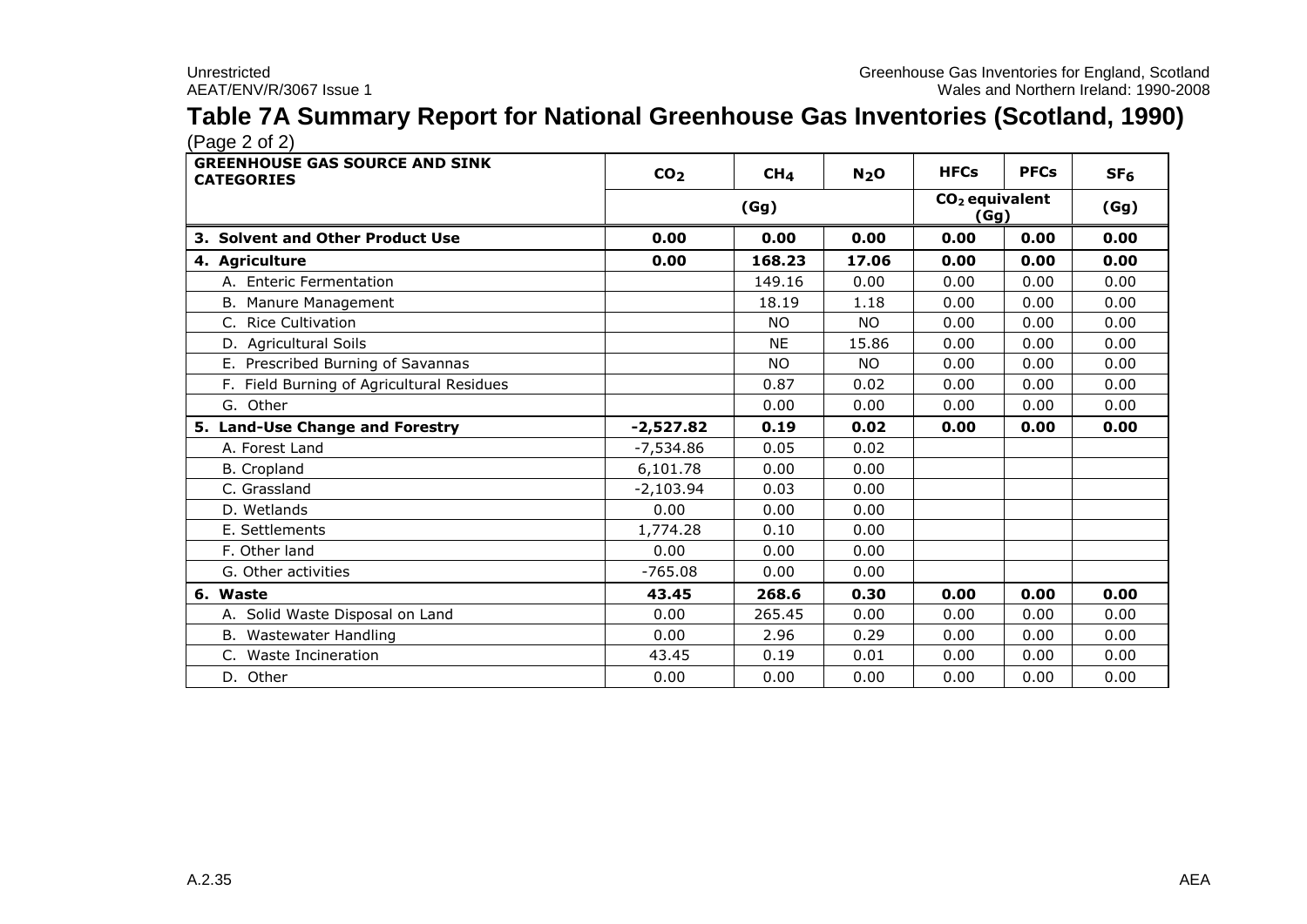#### **Table 7A Summary Report for National Greenhouse Gas Inventories (Scotland, 1995)**  $(Pane 1 of 2)$

| Wales and Northern Ireland: 1990-2008<br>AEAT/ENV/R/3067 Issue 1                                                         |                 |
|--------------------------------------------------------------------------------------------------------------------------|-----------------|
|                                                                                                                          |                 |
| Table 7A Summary Report for National Greenhouse Gas Inventories (Scotland, 1995)                                         |                 |
| (Page 1 of 2)                                                                                                            |                 |
| <b>GREENHOUSE GAS SOURCE AND SINK CATEGORIES</b><br><b>HFCs</b><br><b>PFCs</b><br>CO <sub>2</sub><br>$CH_{4}$<br>$N_2$ O | SF <sub>6</sub> |
| (Gg)<br>$CO2$ equivalent (Gg)                                                                                            | Gq              |
| <b>Total National Emissions and Removals</b><br>486.49<br>49,488.07<br>18.48<br>129.4<br>86.84                           | 0.00            |
| 52,429.67<br>80.37<br>1. Energy<br>1.91<br>0.00<br>0.00                                                                  | 0.00            |
| A. Fuel Combustion<br>50,305.69<br>8.90<br>1.89<br>0.00<br>0.00                                                          | 0.00            |
| 0.52<br>1. Energy Industries<br>22,635.91<br>0.00<br>1.17                                                                |                 |
| 2. Manufacturing Industries and Construction<br>0.35<br>6,201.84<br>0.51<br>0.00                                         |                 |
| 0.56<br>10,544.20<br>1.85<br>0.00<br>3. Transport                                                                        |                 |
| 4. Other Sectors<br>5.36<br>10,579.70<br>0.45<br>0.00                                                                    |                 |
| 5. Other<br>344.05<br>0.01<br>0.01<br>0.00                                                                               |                 |
| B. Fugitive Emissions from Fuels<br>0.02<br>0.00<br>0.00<br>2,123.98<br>71.47                                            | 0.00            |
| 1. Solid Fuels<br>0.00<br>29.38<br>0.00<br>0.00                                                                          |                 |
| 2. Oil and Natural Gas<br>2,123.98<br>42.09<br>0.02<br>0.00                                                              |                 |
| 2. Industrial Processes<br>652.57<br>0.58<br>0.00<br>86.84<br>129                                                        | 0.00            |
| A. Mineral Products<br>433.66<br>0.00<br>0.00                                                                            |                 |
| <b>B.</b> Chemical Industry<br>0.00<br>151.03<br>0.58                                                                    |                 |
| 0.00<br>35.88<br>C. Metal Production<br>67.88<br>0.00<br>0.00                                                            | 0.00            |
| D. Other Production <sup>(3)</sup>                                                                                       |                 |
| E. Production of Halocarbons and $SF6$<br>0.00<br>0.00<br>0.00<br>$\Omega$<br>0.00                                       |                 |
| F. Consumption of Halocarbons and $SF6$<br>0.00<br>0.00<br>50.96<br>0.00<br>129                                          | 0.00            |
| G. Other                                                                                                                 |                 |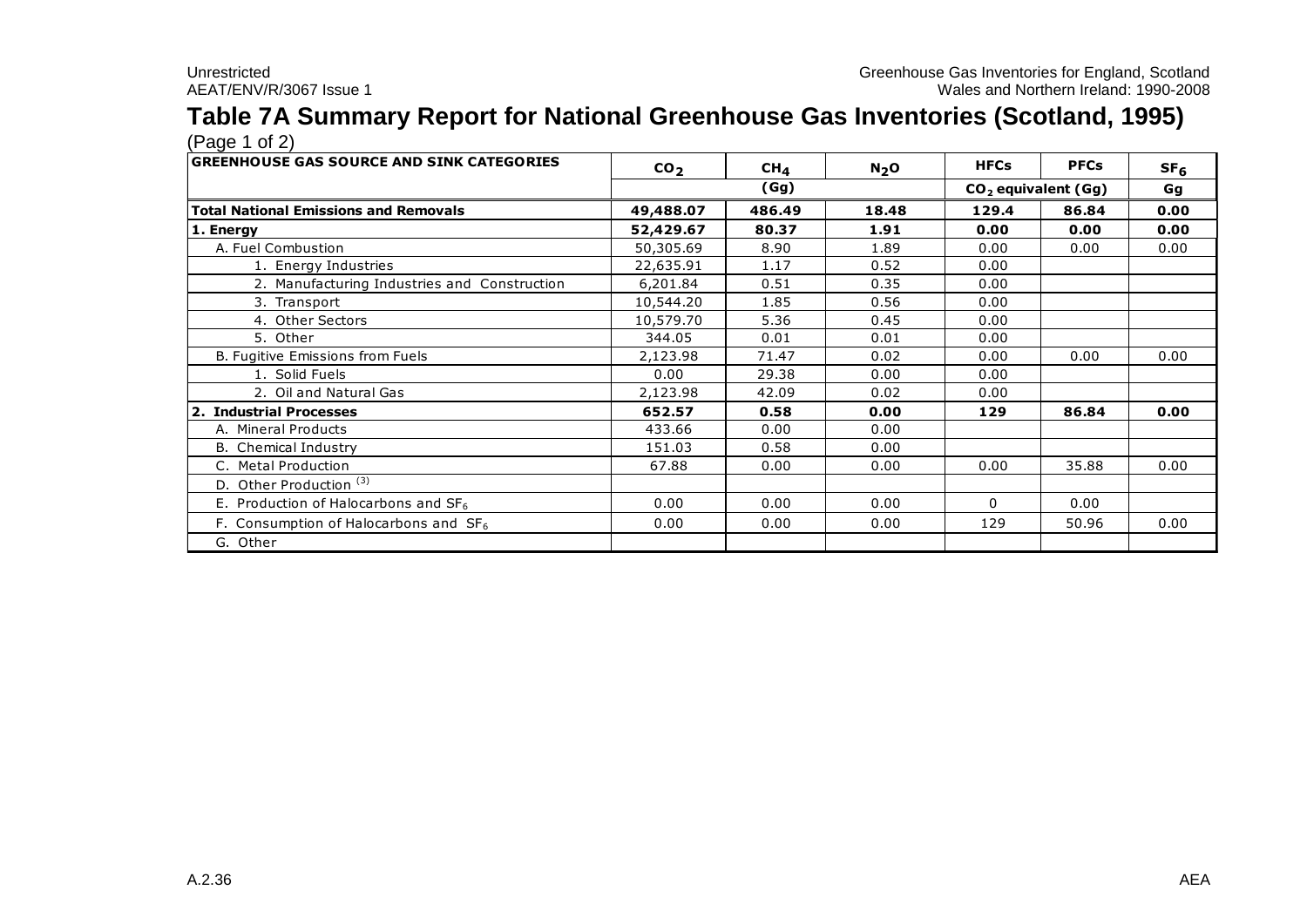#### **Table 7A Summary Report for National Greenhouse Gas Inventories (Scotland, 1995)** (Page 2 of 2)

| Unrestricted<br>Greenhouse Gas Inventories for England, Scotland<br>Wales and Northern Ireland: 1990-2008<br>AEAT/ENV/R/3067 Issue 1 |                 |                 |                  |             |                       |                 |
|--------------------------------------------------------------------------------------------------------------------------------------|-----------------|-----------------|------------------|-------------|-----------------------|-----------------|
|                                                                                                                                      |                 |                 |                  |             |                       |                 |
| Table 7A Summary Report for National Greenhouse Gas Inventories (Scotland, 1995)                                                     |                 |                 |                  |             |                       |                 |
| (Page 2 of 2)                                                                                                                        |                 |                 |                  |             |                       |                 |
| <b>GREENHOUSE GAS SOURCE AND SINK CATEGORIES</b>                                                                                     | CO <sub>2</sub> | CH <sub>4</sub> | N <sub>2</sub> O | <b>HFCs</b> | <b>PFCs</b>           | SF <sub>6</sub> |
|                                                                                                                                      |                 | (Gg)            |                  |             | $CO2$ equivalent (Gg) | (Gg)            |
| 3. Solvent and Other Product Use                                                                                                     | 0.00            | 0.00            | 0.00             | 0.00        | 0.00                  | 0.00            |
| 4. Agriculture                                                                                                                       | 0.00            | 166.17          | 16.25            | 0.00        | 0.00                  | 0.00            |
| A. Enteric Fermentation                                                                                                              |                 | 147.49          | 0.00             |             |                       |                 |
| B. Manure Management                                                                                                                 |                 | 18.68           | 1.12             |             |                       |                 |
| C. Rice Cultivation                                                                                                                  |                 | NO.             | <b>NO</b>        |             |                       |                 |
| D. Agricultural Soils                                                                                                                |                 | 0.00            | 15.13            |             |                       |                 |
| E. Prescribed Burning of Savannas                                                                                                    |                 | <b>NO</b>       | <b>NO</b>        |             |                       |                 |
| F. Field Burning of Agricultural Residues                                                                                            |                 | 0.00            | 0.00             |             |                       |                 |
| G. Other                                                                                                                             |                 | 0.00            | 0.00             |             |                       |                 |
| 5. Land-Use Change and Forestry                                                                                                      | $-3,624$        | 0.49            | 0.01             | 0.00        | 0.00                  | 0.00            |
| A. Forest Land                                                                                                                       | $-8,885$        | 0.39            | 0.01             |             |                       |                 |
| <b>B.</b> Cropland                                                                                                                   | 6,313           | 0.00            | 0.00             |             |                       |                 |
| C. Grassland                                                                                                                         | $-2,180$        | 0.03            | 0.00             |             |                       |                 |
| D. Wetlands                                                                                                                          | 0.00            | 0.00            | 0.00             |             |                       |                 |
| E. Settlements                                                                                                                       | 1,726           | 0.07            | 0.00             |             |                       |                 |
| F. Other land                                                                                                                        | 0.00            | 0.00            | 0.00             |             |                       |                 |
| G. Other activities                                                                                                                  | $-598.33$       | 0.00            | 0.00             |             |                       |                 |
| 6. Waste                                                                                                                             | 30.1            | 238.9           | 0.30             | 0.00        | 0.00                  | 0.00            |
| A. Solid Waste Disposal on Land                                                                                                      | 0.00            | 235.75          | 0.00             |             |                       |                 |
| B. Wastewater Handling                                                                                                               | 0.00            | 3.02            | 0.30             |             |                       |                 |
| C. Waste Incineration                                                                                                                | 30.05           | 0.11            | 0.01             |             |                       |                 |
| D. Other                                                                                                                             |                 |                 |                  |             |                       |                 |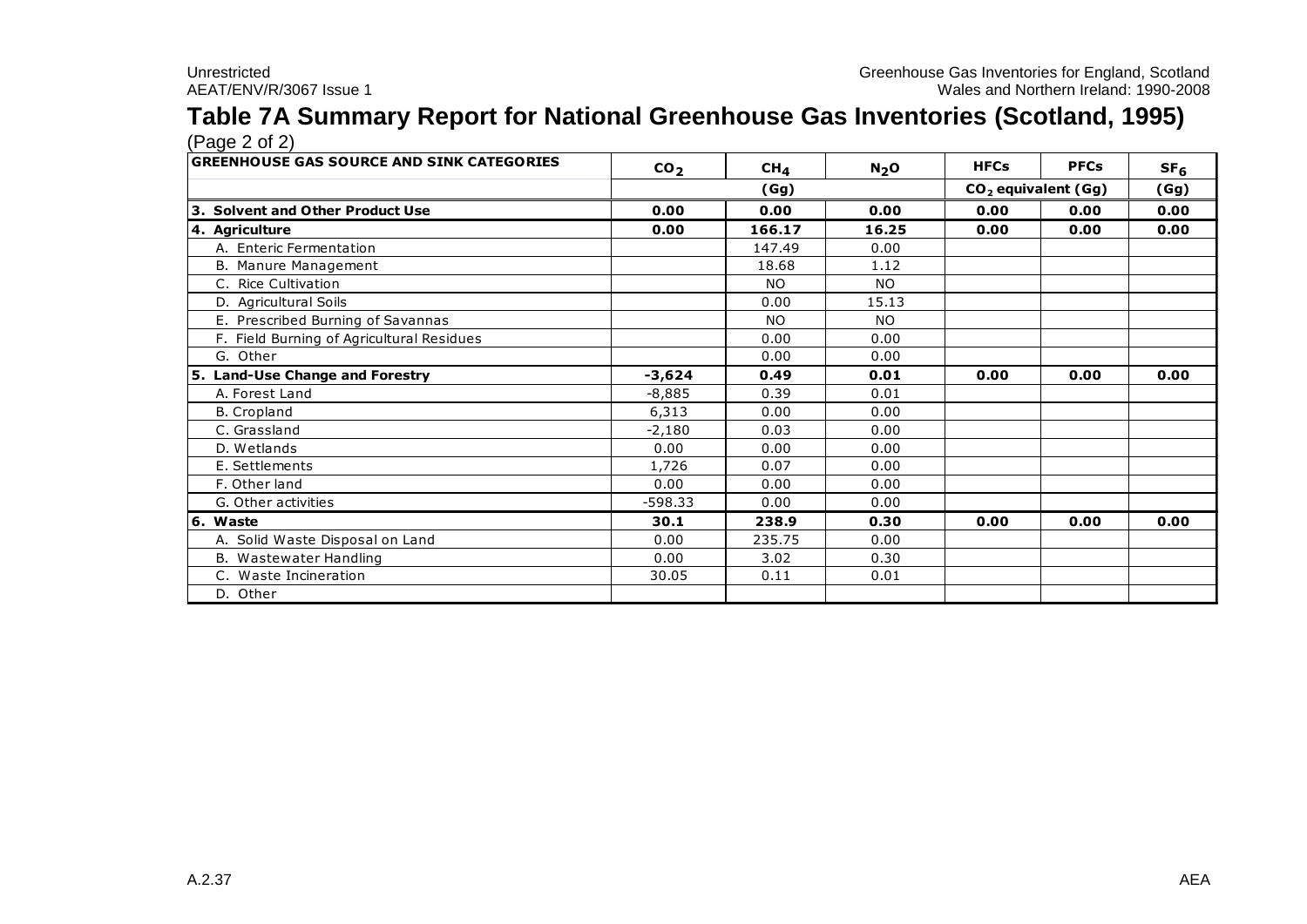# **Table 7A Summary Report for National Greenhouse Gas Inventories (Scotland, 2007)**

| <b>GREENHOUSE GAS SOURCE AND SINK CATEGORIES</b> | CO <sub>2</sub> | CH <sub>4</sub> | N <sub>2</sub> O | <b>HFCs</b> | <b>PFCs</b>                     | SF <sub>6</sub> |
|--------------------------------------------------|-----------------|-----------------|------------------|-------------|---------------------------------|-----------------|
|                                                  |                 | (Gg)            |                  |             | CO <sub>2</sub> equivalent (Gg) | Gq              |
| <b>Total National Emissions and Removals</b>     | 43,584.90       | 298.12          | 14.44            | 891.95      | 57.28                           | 0.00            |
| 1. Energy                                        | 47,348.68       | 26.75           | 1.63             | 0.00        | 0.00                            | 0.00            |
| A. Fuel Combustion                               | 46,596.60       | 5.03            | 1.62             | 0.00        | 0.00                            | 0.00            |
| 1. Energy Industries                             | 19,299.22       | 0.63            | 0.49             | 0.00        | 0.00                            | 0.00            |
| 2. Manufacturing Industries and Construction     | 5,846.58        | 0.51            | 0.32             | 0.00        | 0.00                            | 0.00            |
| 3. Transport                                     | 11,983.34       | 0.58            | 0.48             | 0.00        | 0.00                            | 0.00            |
| 4. Other Sectors                                 | 9,234.71        | 3.30            | 0.33             | 0.00        | 0.00                            | 0.00            |
| 5. Other                                         | 232.75          | 0.01            | 0.01             | 0.00        | 0.00                            | 0.00            |
| B. Fugitive Emissions from Fuels                 | 752.08          | 21.72           | 0.01             | 0.00        | 0.00                            | 0.00            |
| 1. Solid Fuels                                   | 0.00            | 4.94            | 0.00             | 0.00        | 0.00                            | 0.00            |
| 2. Oil and Natural Gas                           | 752.08          | 16.78           | 0.01             | 0.00        | 0.00                            | 0.00            |
| 2. Industrial Processes                          | 663.07          | 0.97            | 0.00             | 891.95      | 57.28                           | 0.00            |
| A. Mineral Products                              | 449.43          | 0.00            | 0.00             | 0.00        | 0.00                            | 0.00            |
| <b>B.</b> Chemical Industry                      | 155.64          | 0.97            | 0.00             | 0.00        | 0.00                            | 0.00            |
| C. Metal Production                              | 58.01           | 0.00            | 0.00             | 0.00        | 1.42                            | 0.00            |
| D. Other Production <sup>(3)</sup>               | 0.00            | 0.00            | 0.00             | 0.00        | 0.00                            | 0.00            |
| E. Production of Halocarbons and $SF_6$          | 0.00            | 0.00            | 0.00             | 0.00        | 0.00                            | 0.00            |
| F. Consumption of Halocarbons and $SF_6$         | 0.00            | 0.00            | 0.00             | 891.95      | 55.85                           | 0.00            |
| G. Other                                         | 0.00            | 0.00            | 0.00             | 0.00        | 0.00                            | 0.00            |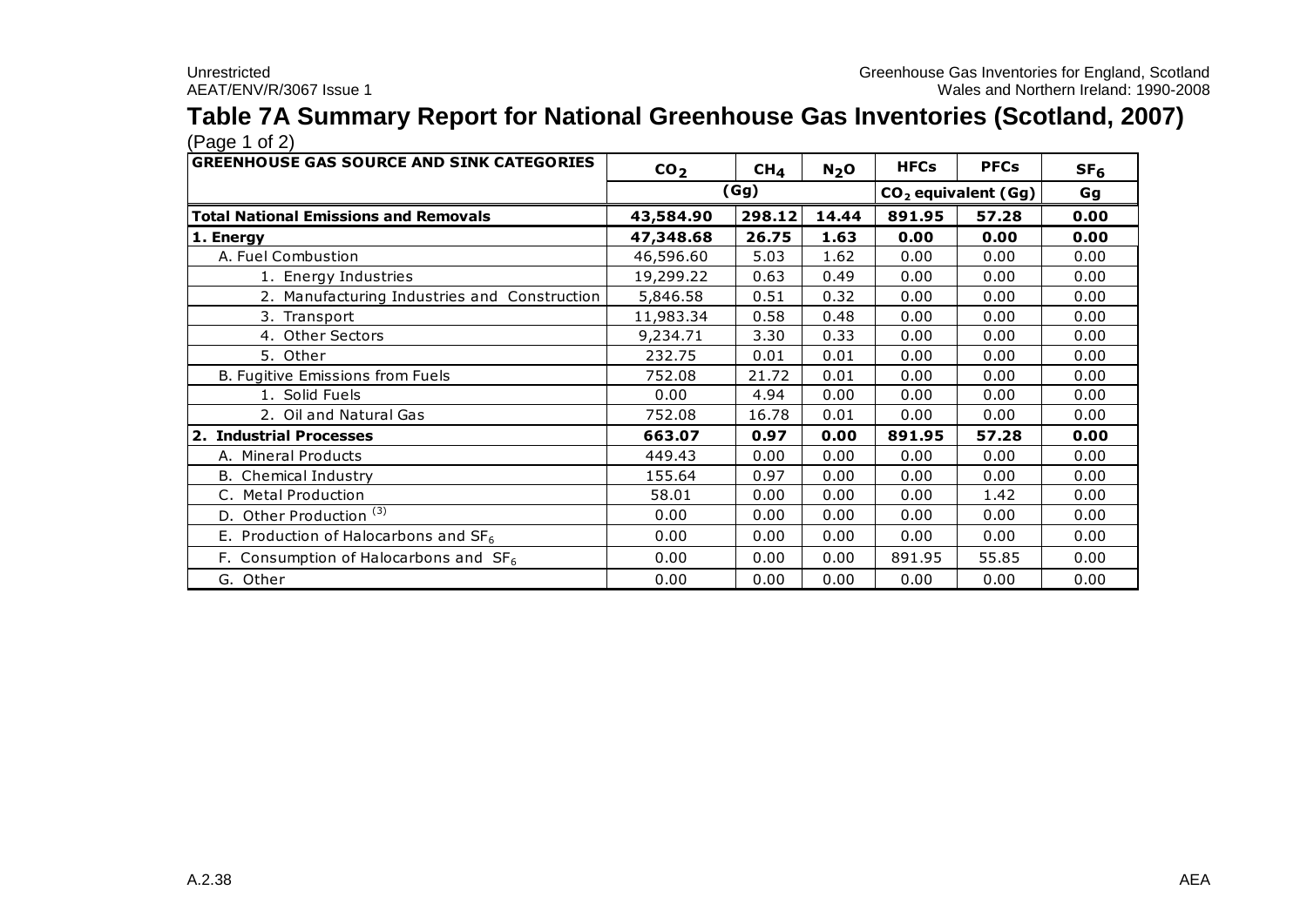# **Table 7A Summary Report for National Greenhouse Gas Inventories (Scotland, 2007)**

| AEAT/ENV/R/3067 Issue 1                                                       |                 |                 |                  |             | Wales and Northern Ireland: 1   |                 |
|-------------------------------------------------------------------------------|-----------------|-----------------|------------------|-------------|---------------------------------|-----------------|
| Table 7A Summary Report for National Greenhouse Gas Inventories (Scotland, 20 |                 |                 |                  |             |                                 |                 |
| (Page 2 of 2)                                                                 |                 |                 |                  |             |                                 |                 |
| <b>GREENHOUSE GAS SOURCE AND SINK CATEGORIES</b>                              | CO <sub>2</sub> | CH <sub>4</sub> | N <sub>2</sub> O | <b>HFCs</b> | <b>PFCs</b>                     | SF <sub>6</sub> |
|                                                                               | (Gg)            |                 |                  |             | CO <sub>2</sub> equivalent (Gg) | (Gg)            |
| 3. Solvent and Other Product Use                                              | 0.00            | 0.00            | 0.00             | 0.00        | 0.00                            | 0.00            |
| 4. Agriculture                                                                | 0.00            | 150.19          | 12.46            | 0.00        | 0.00                            | 0.00            |
| A. Enteric Fermentation                                                       |                 | 132.80          | 0.00             | 0.00        | 0.00                            | 0.00            |
| B. Manure Management                                                          |                 | 17.38           | 1.00             | 0.00        | 0.00                            | 0.00            |
| C. Rice Cultivation                                                           |                 | <b>NO</b>       | NO.              | 0.00        | 0.00                            | 0.00            |
| D. Agricultural Soils                                                         |                 | <b>NE</b>       | 11.46            | 0.00        | 0.00                            | 0.00            |
| E. Prescribed Burning of Savannas                                             |                 | <b>NO</b>       | NO.              | 0.00        | 0.00                            | 0.00            |
| F. Field Burning of Agricultural Residues                                     |                 | 0.00            | 0.00             | 0.00        | 0.00                            | 0.00            |
| G. Other                                                                      |                 | 0.00            | 0.00             | 0.00        | 0.00                            | 0.00            |
| 5. Land-Use Change and Forestry                                               | $-4,445$        | 0.47            | 0.01             | 0.00        | 0.00                            | 0.00            |
| A. Forest Land                                                                | $-9,315$        | 0.31            | 0.00             |             |                                 |                 |
| <b>B.</b> Cropland                                                            | 6,652           | 0.00            | 0.00             |             |                                 |                 |
| C. Grassland                                                                  | $-2,686$        | 0.10            | 0.00             |             |                                 |                 |
| D. Wetlands                                                                   | 0.00            | 0.00            | 0.00             |             |                                 |                 |
| E. Settlements                                                                | 1,680           | 0.06            | 0.00             |             |                                 |                 |
| F. Other land                                                                 | 0.00            | 0.00            | 0.00             |             |                                 |                 |
| G. Other activities                                                           | $-776.13$       | 0.00            | 0.00             |             |                                 |                 |
| 6. Waste                                                                      | 18.3            | 119.7           | 0.35             | 0.00        | 0.00                            | 0.00            |
| A. Solid Waste Disposal on Land                                               | 0.00            | 116.50          | 0.00             | 0.00        | 0.00                            | 0.00            |
| B. Wastewater Handling                                                        | 0.00            | 3.23            | 0.33             | 0.00        | 0.00                            | 0.00            |
| C. Waste Incineration                                                         | 18.34           | 0.01            | 0.01             | 0.00        | 0.00                            | 0.00            |
| D. Other                                                                      | 0.00            | 0.00            | 0.00             | 0.00        | 0.00                            | 0.00            |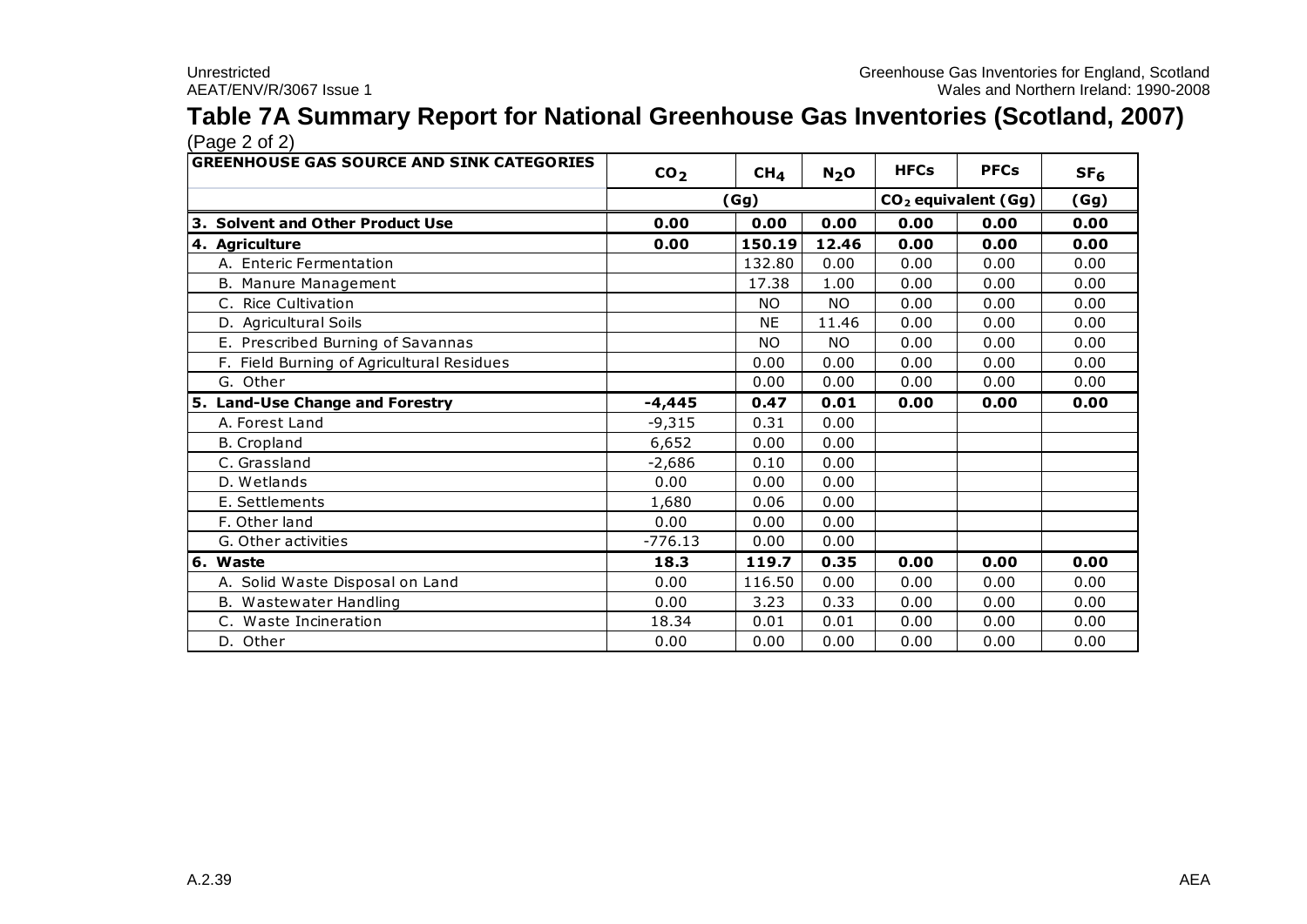## **Table 1 Sectoral Report for Energy (Scotland, 2008)**

| <b>GREENHOUSE GAS SOURCE AND SINK CATEGORIES</b>             | CO <sub>2</sub> | CH <sub>4</sub> | $N_2$ O |
|--------------------------------------------------------------|-----------------|-----------------|---------|
|                                                              | (Gg)            |                 |         |
| <b>Total Energy</b>                                          | 45,862.46       | 27.36           | 1.52    |
| A. Fuel Combustion Activities (Sectoral Approach)            | 45,222.25       | 5.50            | 1.51    |
| 1. Energy Industries                                         | 18,173.29       | 0.71            | 0.46    |
| a. Public Electricity and Heat Production                    | 14,283.23       | 0.31            | 0.30    |
| b. Petroleum Refining                                        | 2,092.49        | 0.05            | 0.05    |
| c. Manufacture of Solid Fuels and Other Energy<br>Industries | 1,797.57        | 0.34            | 0.10    |
| 2. Manufacturing Industries and Construction                 | 5,461.03        | 0.48            | 0.28    |
| a. Iron and Steel                                            | 72.63           | 0.01            | 0.00    |
| b. Non-Ferrous Metals                                        | IE $(1)$        | ΙF              | ΙF      |
| c. Chemicals                                                 | IE              | ΙE              | ΙE      |
| d. Pulp, Paper and Print                                     | IE              | IE              | ΙE      |
| e. Food Processing, Beverages and Tobacco                    | IE              | ΙF              | IF.     |
| f. Other (please specify)                                    | 5,388.40        | 0.47            | 0.28    |
| 3. Transport                                                 | 11,684.43       | 0.52            | 0.43    |
| a. Civil Aviation                                            | 603.38          | 0.01            | 0.02    |
| b. Road Transportation                                       | 9,890.89        | 0.47            | 0.29    |
| c. Railways                                                  | 207.87          | 0.02            | 0.08    |
| d. Navigation                                                | 917.27          | 0.01            | 0.02    |
| e. Other Transportation (please specify)                     | 65.02           | 0.00            | 0.03    |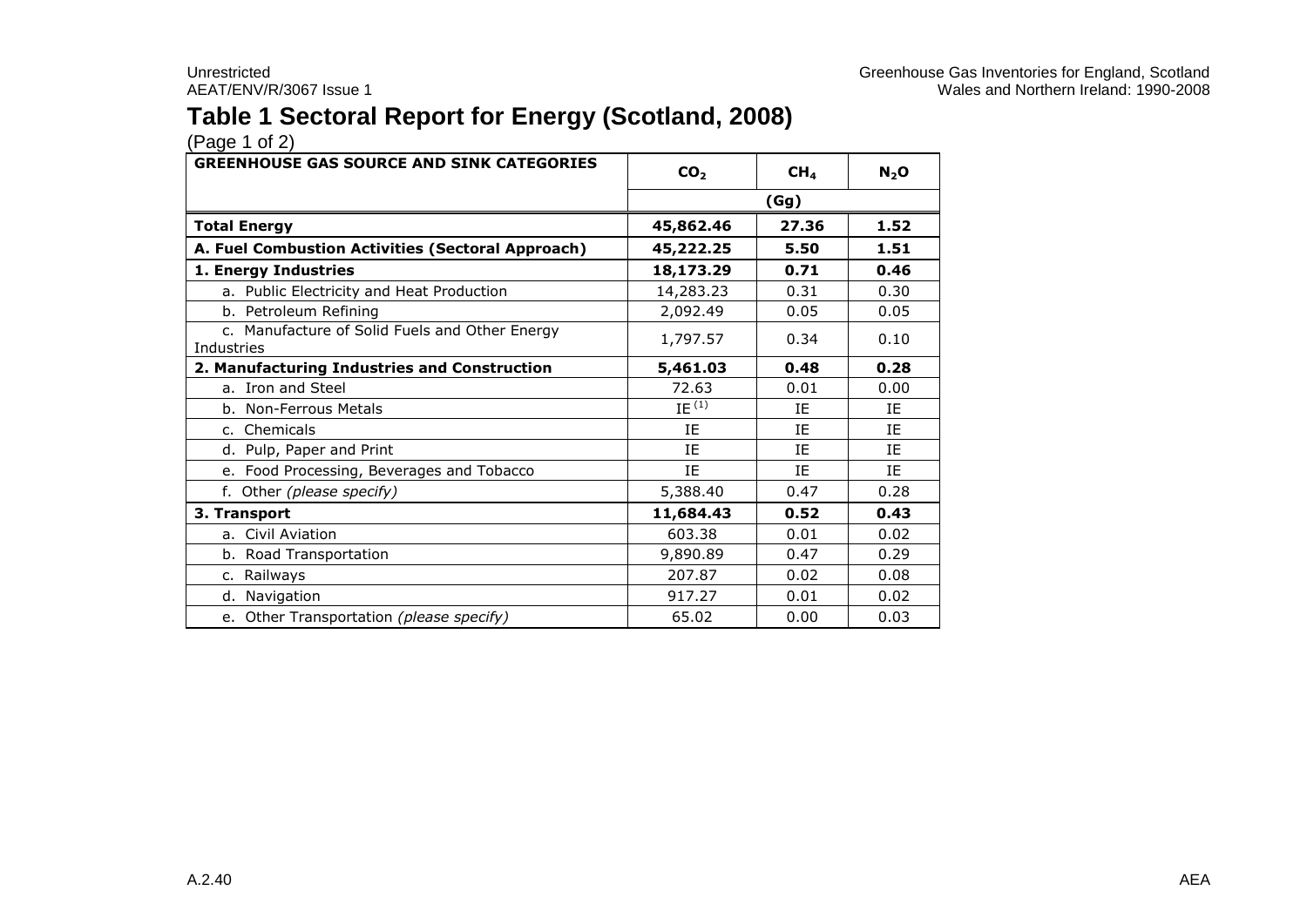## **Table 1 Sectoral Report for Energy (Scotland, 2008)**

| <b>GREENHOUSE GAS SOURCE AND SINK</b><br><b>CATEGORIES</b> | CO <sub>2</sub>   | CH <sub>4</sub> | $N_2$ O      |  |
|------------------------------------------------------------|-------------------|-----------------|--------------|--|
|                                                            | (Gg)              |                 |              |  |
| <b>4. Other Sectors</b>                                    | 9,661.16          | 3.78            | 0.33         |  |
| a. Commercial/Institutional                                | 1,841.62          | 0.19            | 0.01         |  |
| b. Residential                                             | 7,093.03          | 3.50            | 0.06         |  |
| c. Agriculture/Forestry/Fisheries                          | 726.50            | 0.09            | 0.27         |  |
| 5. Other (Military Aircraft and Naval Vessels)             | 242.34            | 0               | $\mathbf{o}$ |  |
| <b>B. Fugitive Emissions from Fuels</b>                    | 640.21            | 21.87           | 0.01         |  |
| 1. Solid Fuels                                             | 0.00              | 4.86            | 0.00         |  |
| a. Coal Mining                                             | 0.00              | 4.86            | 0.00         |  |
| b. Solid Fuel Transformation                               | 0.00              | 0.00            | 0.00         |  |
| c. Other (please specify)                                  | NO <sup>(1)</sup> | <b>NO</b>       | <b>NO</b>    |  |
| 2. Oil and Natural Gas                                     | 640.21            | 17.01           | 0.01         |  |
| a. Oil                                                     | 232.38            | 0.96            | 0.00         |  |
| b. Natural Gas                                             | 0.60              | 14.77           | 0.00         |  |
| c. Venting and Flaring                                     | 407.23            | 1.28            | 0.01         |  |
| Flaring                                                    | 407.09            | 0.40            | 0.01         |  |
| Venting                                                    | 0.14              | 0.88            | 0.00         |  |
| Memo Items: (2)                                            |                   |                 |              |  |
| <b>International Bunkers</b>                               | $NA^{(1)}$        | <b>NA</b>       | <b>NA</b>    |  |
| Aviation                                                   | <b>NA</b>         | <b>NA</b>       | <b>NA</b>    |  |
| Marine                                                     | <b>NA</b>         | <b>NA</b>       | <b>NA</b>    |  |
| CO <sub>2</sub> Emissions from Biomass                     | NE <sup>(1)</sup> |                 |              |  |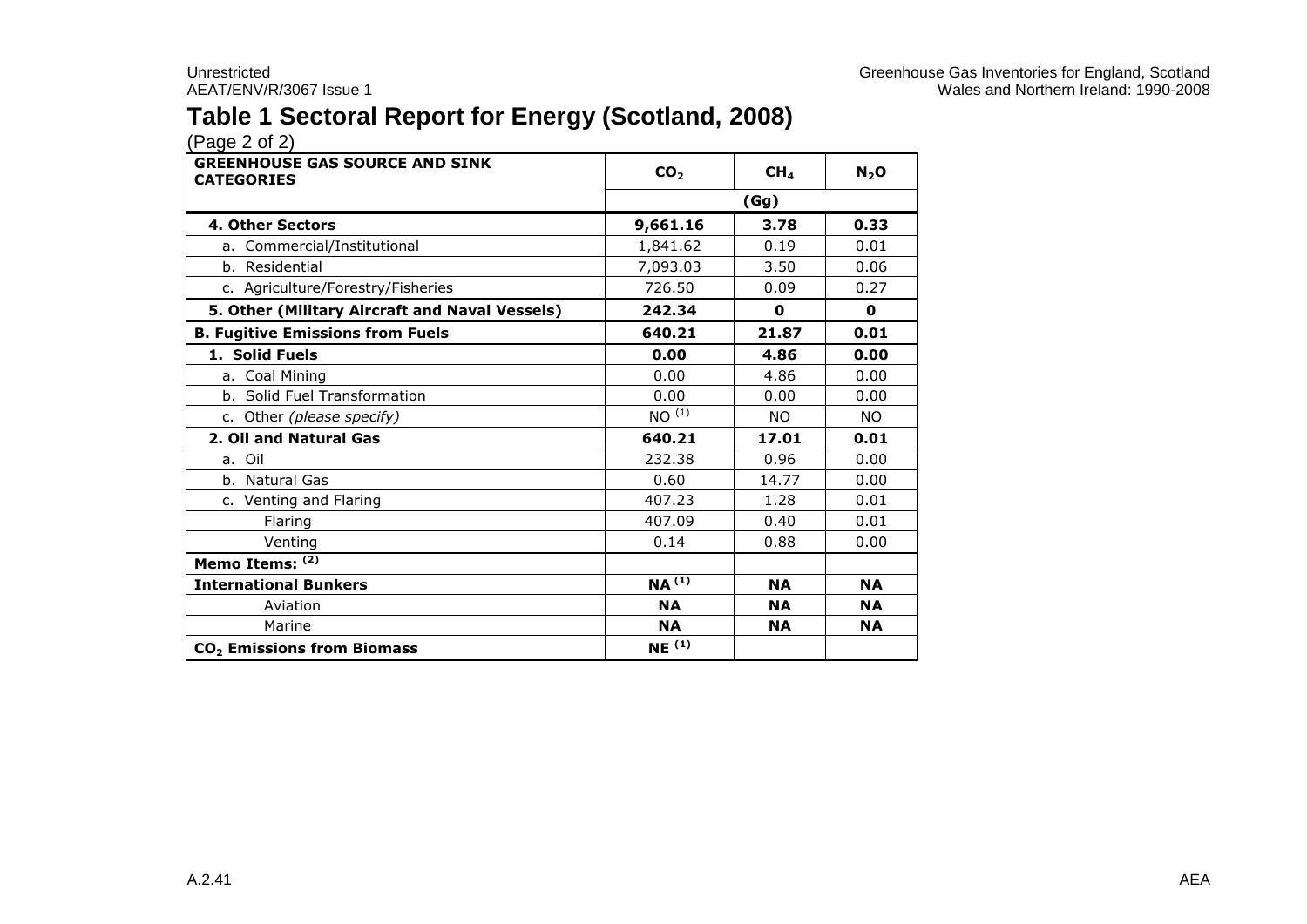## **Table 2(I) Sectoral Report for Industrial Processes (Scotland, 2008)**

 $(Pa^2 \cdot 1)$ 

| <b>GREENHOUSE GAS SOURCE AND SINK</b><br><b>CATEGORIES</b>   | CO <sub>2</sub> | CH <sub>4</sub> | N <sub>2</sub> O | HFCs <sup>(3)</sup>      | PFCs $(3)$ | SF <sub>6</sub> |
|--------------------------------------------------------------|-----------------|-----------------|------------------|--------------------------|------------|-----------------|
|                                                              | (Gg)            |                 |                  | <b>Gg CO2 Equivalent</b> |            | Gg              |
| <b>Total Industrial Processes</b>                            | 660.81          | 0.76            | 0.00             | 919.11                   | 54.74      | 0.00            |
| <b>A. Mineral Products</b>                                   | 449.53          | 0.00            | 0.00             | 0.00                     | 0.00       | 0.00            |
| 1. Cement Production                                         | 397.01          | <b>NO</b>       | <b>NO</b>        |                          |            |                 |
| 2. Lime Production                                           | 0.00            | <b>NO</b>       | <b>NO</b>        |                          |            |                 |
| 3. Limestone and Dolomite Use                                | 26.96           | <b>NO</b>       | <b>NO</b>        |                          |            |                 |
| 4. Soda Ash Production and Use                               | 25.56           | <b>NO</b>       | <b>NO</b>        |                          |            |                 |
| 5. Asphalt Roofing                                           | <b>NE</b>       | <b>NO</b>       | <b>NO</b>        |                          |            |                 |
| 6. Road Paving with Asphalt                                  | <b>NE</b>       | <b>NO</b>       | <b>NO</b>        |                          |            |                 |
| 7. Other (fletton bricks)                                    | 0.00            | 0.00            | <b>NO</b>        |                          |            |                 |
| <b>B. Chemical Industry</b>                                  | 156.92          | 0.76            | 0.00             | 0.00                     | 0.00       | 0.00            |
| 1. Ammonia Production                                        | 0.00            | <b>NE</b>       | <b>NO</b>        |                          |            |                 |
| 2. Nitric Acid Production                                    | <b>NO</b>       | <b>NO</b>       | 0.00             |                          |            |                 |
| 3. Adipic Acid Production                                    | <b>NO</b>       | <b>NO</b>       | 0.00             |                          |            |                 |
| 4. Carbide Production                                        | NO.             | <b>NO</b>       | <b>NO</b>        |                          |            |                 |
| 5. Other (please specify)                                    | 156.92          | 0.76            | NO.              |                          |            |                 |
| <b>C. Metal Production</b>                                   | 54.36           | 0.00            | 0.00             | 0.00                     | 1.39       | 0.00            |
| 1. Iron and Steel Production                                 | 0.19            | 0.00            | 0.00             |                          |            |                 |
| 2. Ferroalloys Production                                    | IE              | <b>NE</b>       | <b>NO</b>        |                          |            |                 |
| 3. Aluminium Production                                      | 54.16           | <b>NO</b>       | <b>NO</b>        |                          | 1.39       |                 |
| 4. SF <sub>6</sub> Used in Aluminium and Magnesium Foundries | <b>NO</b>       | <b>NO</b>       | <b>NO</b>        | 0.00                     |            | 0.00            |
| 5. Other (please specify)                                    | <b>NO</b>       | <b>NO</b>       | <b>NO</b>        |                          |            |                 |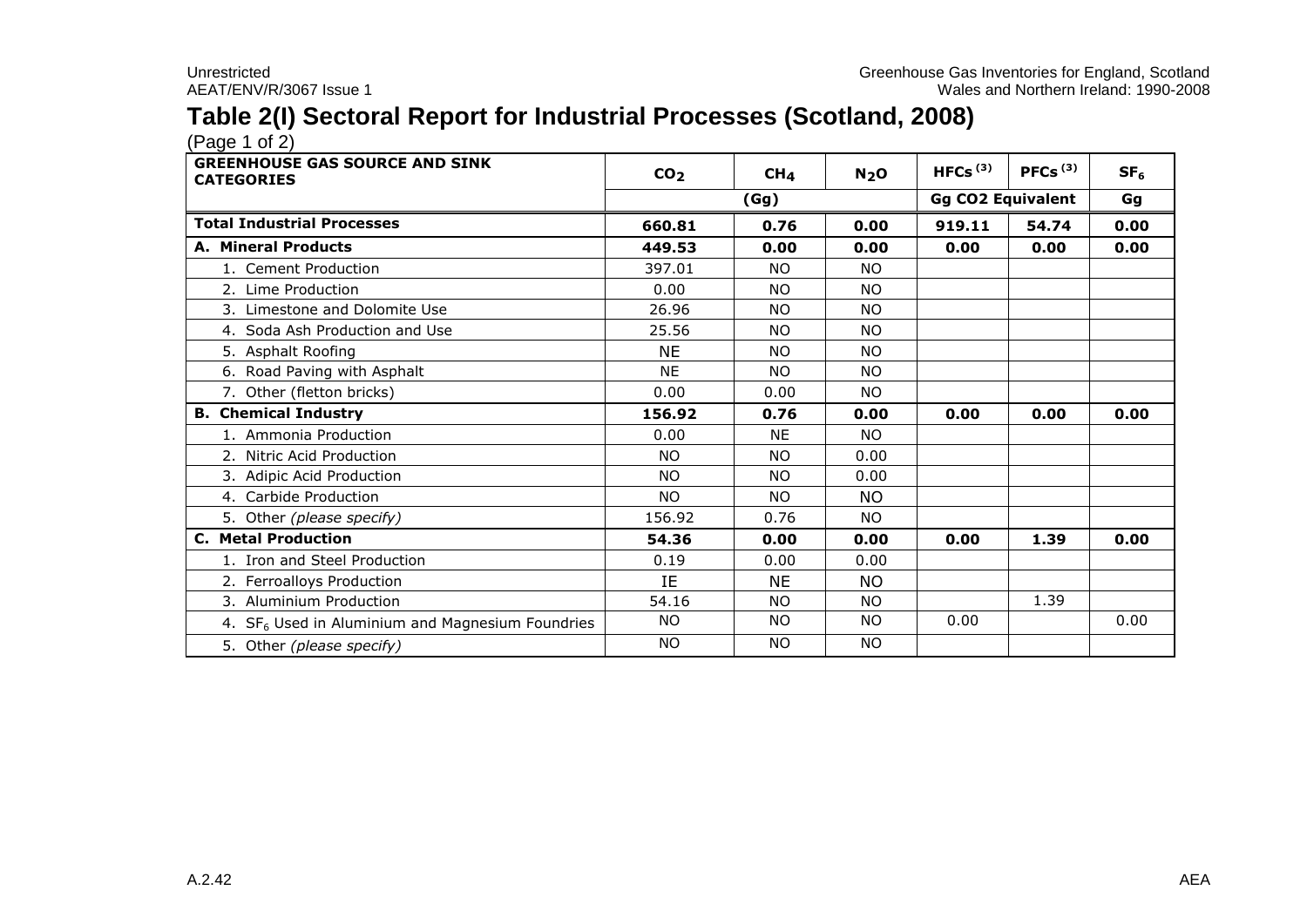## **Table 2(I) Sectoral Report for Industrial Processes (Scotland, 2008)**

 $(Pa^2 \circ 2)$ 

| <b>GREENHOUSE GAS SOURCE AND SINK</b><br><b>CATEGORIES</b> | CO <sub>2</sub> | CH <sub>4</sub> | N <sub>2</sub> O | <b>HFCs</b>                             | <b>PFCs</b> | SF <sub>6</sub> |
|------------------------------------------------------------|-----------------|-----------------|------------------|-----------------------------------------|-------------|-----------------|
|                                                            |                 | (Gg)            |                  | Gg CO <sub>2</sub><br><b>Equivalent</b> |             | Gg              |
| <b>D. Other Production</b>                                 | 0.00            | 0.00            | 0.00             | 0.00                                    | 0.00        | 0.00            |
| 1. Pulp and Paper                                          | <b>NO</b>       | N <sub>O</sub>  | <b>NO</b>        | <b>NE</b>                               | <b>NE</b>   | <b>NE</b>       |
| 2. Food and Drink <sup>(4)</sup>                           | IE              | N <sub>O</sub>  | <b>NO</b>        | NE.                                     | <b>NE</b>   | <b>NE</b>       |
| E. Production of Halocarbons and $SF6$                     | 0.00            | 0.00            | 0.00             | 0                                       | 0.00        | 0.00            |
| 1. By-product Emissions                                    | <b>NO</b>       | N <sub>O</sub>  | <b>NO</b>        | $\Omega$                                | <b>NO</b>   | NO.             |
| 2. Fugitive Emissions                                      | <b>NO</b>       | <b>NO</b>       | <b>NO</b>        | <b>NO</b>                               | 0.00        | NO.             |
| 3. Other (please specify)                                  | <b>NO</b>       | NO.             | <b>NO</b>        | NO.                                     | <b>NO</b>   | <b>NO</b>       |
| F. Consumption of Halocarbons and SF <sub>6</sub>          | 0.00            | 0.00            | 0.00             | 919.11                                  | 53.35       | 0.00            |
| 1. Refrigeration and Air Conditioning Equipment            | NO.             | <b>NO</b>       | NO.              | 601.15                                  | 0.22        | <b>NA</b>       |
| 2. Foam Blowing                                            | <b>NO</b>       | <b>NO</b>       | NO.              | 34.40                                   | <b>NO</b>   | <b>NA</b>       |
| 3. Fire Extinguishers                                      | <b>NO</b>       | <b>NO</b>       | <b>NO</b>        | 16.80                                   | 0.03        | NO.             |
| 4. Aerosols/ Metered Dose Inhalers                         | <b>NO</b>       | <b>NO</b>       | NO.              | 253.84                                  | <b>NO</b>   | <b>NO</b>       |
| 5. Solvents                                                | <b>NO</b>       | NO.             | NO.              | 6.96                                    | 0.00        | NO.             |
| Other applications using ODS substitutes<br>6.             | NO              | NO.             | <b>NO</b>        | <b>NE</b>                               | <b>NE</b>   | <b>NE</b>       |
| 7. Semiconductor Manufacture                               | <b>NO</b>       | N <sub>O</sub>  | <b>NO</b>        | IE                                      | IE          | IE              |
| 8. Electrical Equipment                                    | <b>NO</b>       | NO.             | NO.              | <b>IF</b>                               | IE          | IE              |
| 9. Other (please specify)                                  | <b>NO</b>       | NO.             | NO.              | 5.95                                    | 53.10       | 0.00            |
| G. Other (please specify)                                  | 0.00            | 0.00            | 0.00             | 0.00                                    | 0.00        | 0.00            |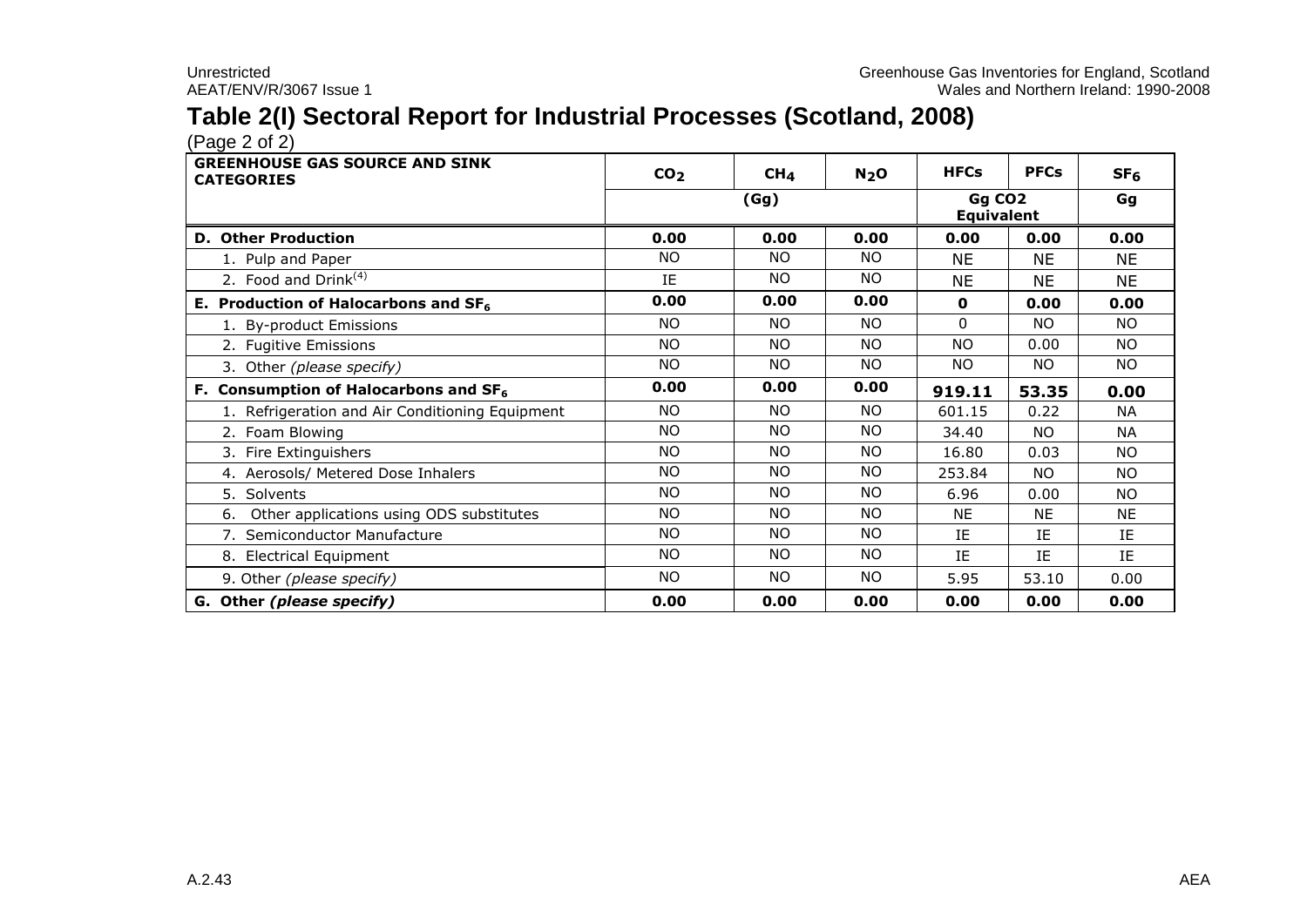## **Table 4 Sectoral Report for Agriculture (Scotland, 2008)**

| <b>GREENHOUSE GAS SOURCE AND SINK</b><br><b>CATEGORIES</b> | CH <sub>4</sub> | N <sub>2</sub> O |
|------------------------------------------------------------|-----------------|------------------|
|                                                            | (Gg)            |                  |
| <b>Total Agriculture</b>                                   | 145.34          | 12.14            |
| <b>A. Enteric Fermentation</b>                             | 128.53          | 0.00             |
| 1.<br>Cattle                                               | 93.33           | <b>NO</b>        |
| <b>Buffalo</b><br>2.                                       | NO.             | <b>NO</b>        |
| 3.<br>Sheep                                                | 33.88           | <b>NO</b>        |
| Goats<br>4.                                                | 0.02            | <b>NO</b>        |
| 5.<br>Camels and Llamas                                    | <b>NO</b>       | NO.              |
| Horses<br>6.                                               | 0.58            | NO.              |
| 7.<br><b>Mules and Asses</b>                               | <b>NO</b>       | <b>NO</b>        |
| 8.<br>Swine                                                | 0.65            | NO.              |
| 9.<br>Poultry                                              | NO.             | <b>NO</b>        |
| 10. Other (Deer)                                           | 0.05            | NO.              |
| <b>B. Manure Management</b>                                | 16.81           | 0.97             |
| Cattle<br>1.                                               | 11.81           | <b>NO</b>        |
| <b>Buffalo</b><br>2.                                       | NO.             | 0.00             |
| 3.<br>Sheep                                                | 0.80            | 0.00             |
| Goats<br>4.                                                | 0.00            | 0.00             |
| 5.<br><b>Camels and Llamas</b>                             | NO.             | NO.              |
| 6.<br>Horses                                               | 0.05            | 0.00             |
| 7.<br><b>Mules and Asses</b>                               | <b>NO</b>       | <b>NO</b>        |
| 8.<br>Swine                                                | 3.08            | 0.00             |
| 9.<br>Poultry                                              | 1.08            | 0.00             |
| 10.<br>Other Livestock (Deer)                              | 0.00            | 0.00             |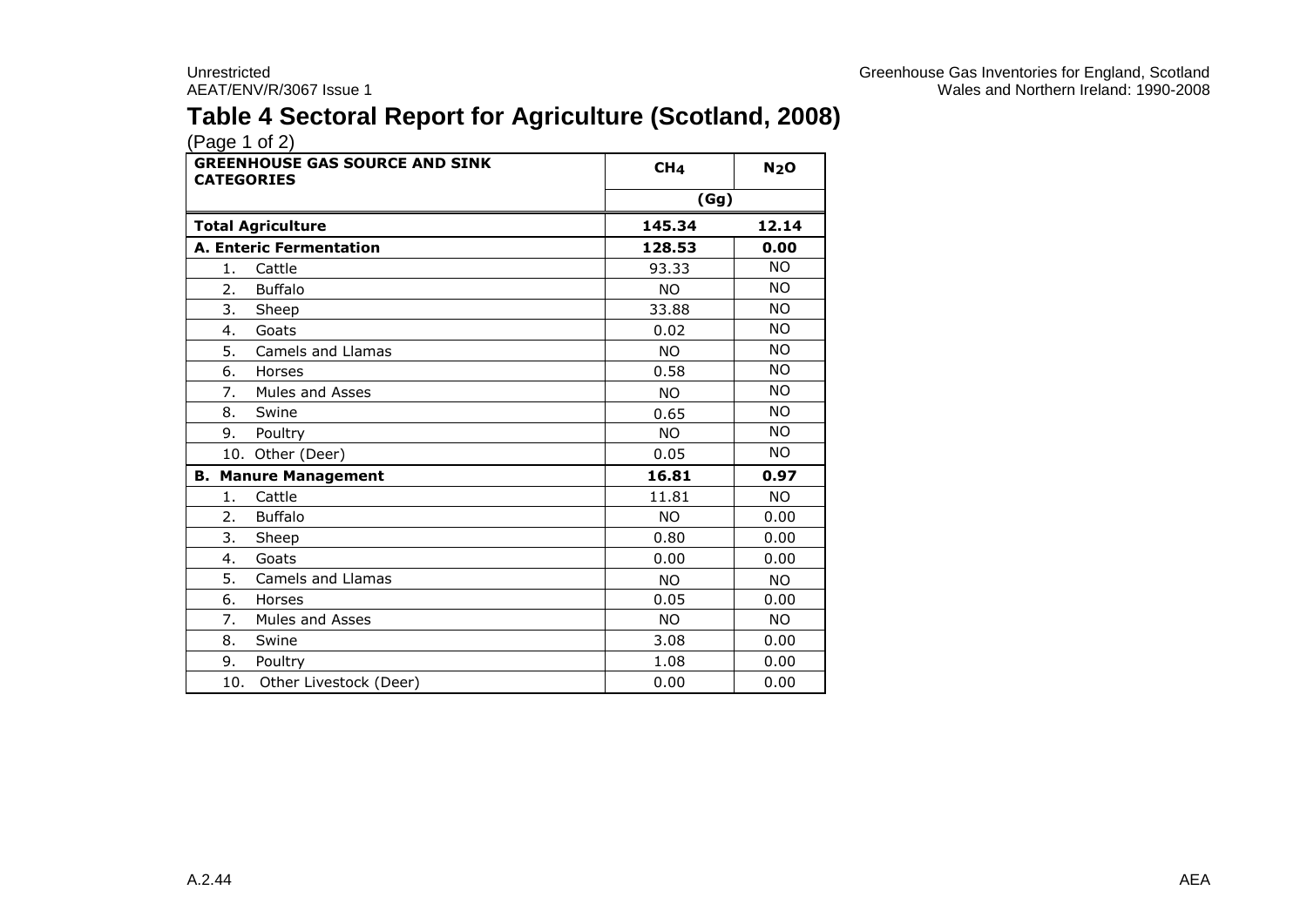## **Table 4 Sectoral Report for Agriculture (Scotland, 2008)**

| <b>GREENHOUSE GAS SOURCE AND SINK</b><br><b>CATEGORIES</b> | CH <sub>4</sub> | N <sub>2</sub> O |  |
|------------------------------------------------------------|-----------------|------------------|--|
|                                                            | (Gg)            |                  |  |
| <b>B. Manure Management (continued)</b>                    |                 |                  |  |
| 11. Anaerobic Lagoons                                      | ΝO              | NO.              |  |
| 12. Liquid Systems                                         | ΝO              | 0.02             |  |
| 13. Solid Storage and Dry Lot                              | ΝO              | 0.80             |  |
| 14. Other AWMS                                             | ΝO              | 0.14             |  |
|                                                            |                 |                  |  |
| <b>C. Rice Cultivation</b>                                 | <b>NO</b>       | <b>NO</b>        |  |
| <b>D.</b> Agricultural Soils                               | <b>NE</b>       | 11.18            |  |
| <b>E. Prescribed Burning of Savannas</b>                   | <b>NO</b>       | <b>NO</b>        |  |
| F. Field Burning of Agricultural Residues                  | 0.00            | 0.00             |  |
| 1. Cereals                                                 | 0.00            | 0.00             |  |
| 2. Pulse                                                   | <b>NO</b>       | <b>NO</b>        |  |
| 3. Tuber and Root                                          | ΝO              | NO.              |  |
| 4. Sugar Cane                                              | ΝO              | NO.              |  |
| 5. Other (Linseed)                                         | 0.00            | 0.00             |  |
| G. Other                                                   | 0.00            | 0.00             |  |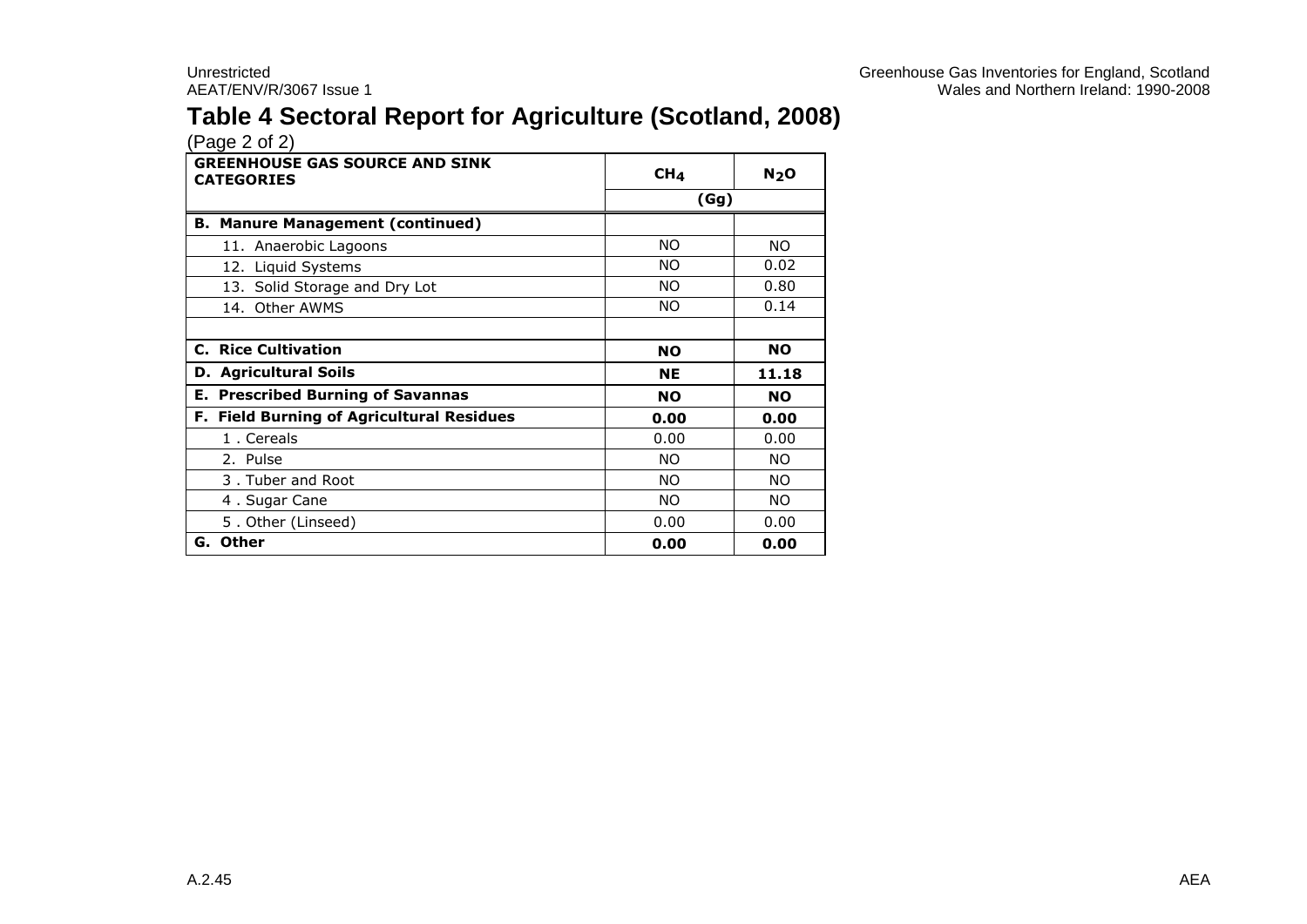#### **Table 5 Sectoral Report for Land Use Change and Forestry (Scotland, 2008)**

| <b>GREENHOUSE GAS SOURCE AND SINK</b><br><b>CATEGORIES</b> | CO <sub>2</sub> | CH <sub>4</sub> | N <sub>2</sub> O |  |  |  |
|------------------------------------------------------------|-----------------|-----------------|------------------|--|--|--|
|                                                            |                 | (Gg)            |                  |  |  |  |
| 5. Land-Use Change and Forestry                            | -4,484.94       | 0.45            | 0.00             |  |  |  |
| A. Forest Land                                             | $-9,158.38$     | 0.30            | 0.00             |  |  |  |
| B. Cropland                                                | 6,644.23        | 0.00            | 0.00             |  |  |  |
| C. Grassland                                               | $-2,733.01$     | 0.09            | 0.00             |  |  |  |
| D. Wetlands                                                |                 |                 |                  |  |  |  |
| E. Settlements                                             | 1,675.59        | 0.06            | 0.00             |  |  |  |
| F. Other land                                              |                 |                 |                  |  |  |  |
| G. Other activities                                        | $-913.37$       | 0.00            | 0.00             |  |  |  |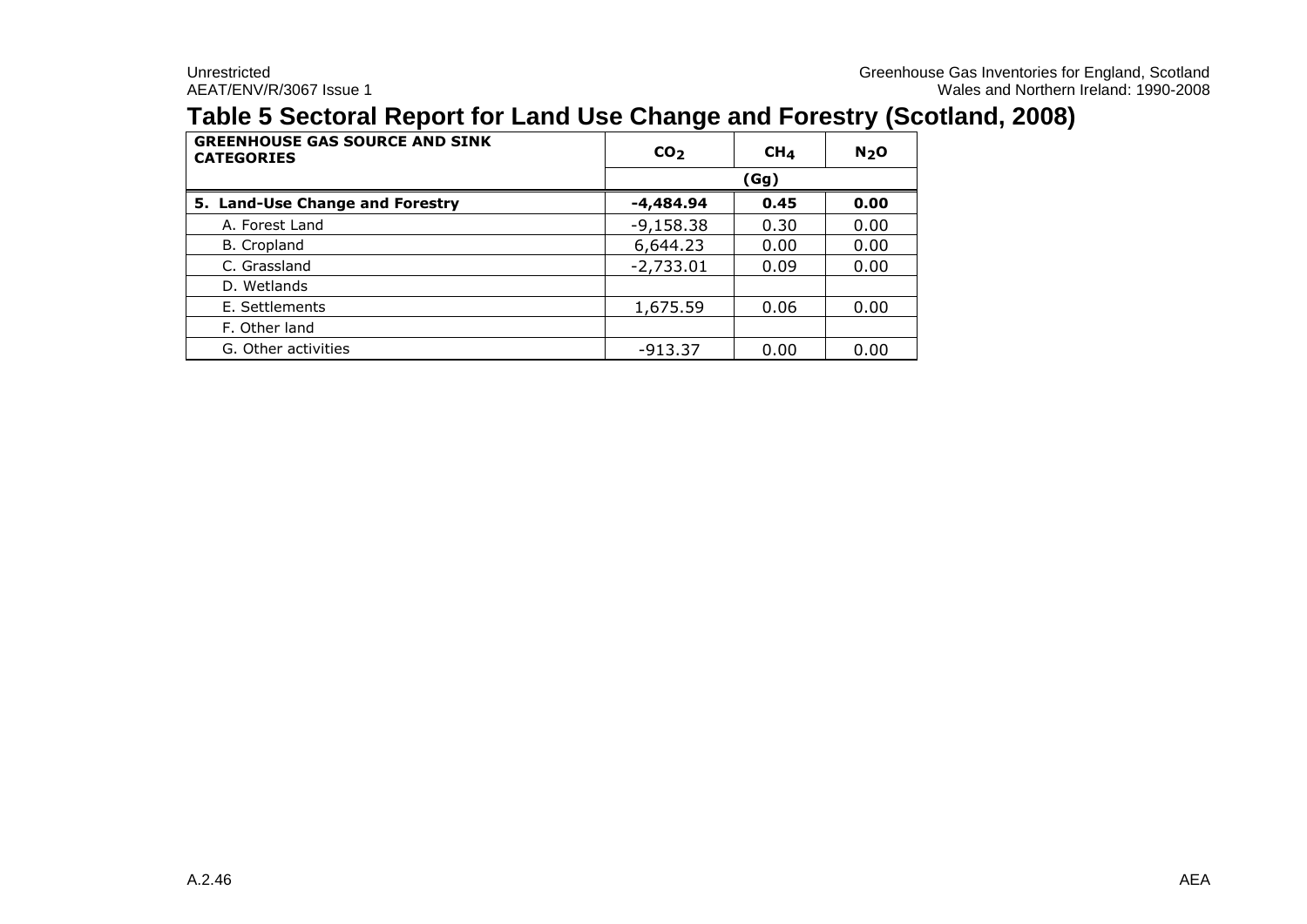#### **Table 6 Sectoral Report for Waste (Scotland, 2008)**

| <b>GREENHOUSE GAS SOURCE AND SINK</b><br><b>CATEGORIES</b> | CO <sub>2</sub> | CH <sub>4</sub> | N <sub>2</sub> O |  |
|------------------------------------------------------------|-----------------|-----------------|------------------|--|
|                                                            | (Gg)            |                 |                  |  |
| <b>Total Waste</b>                                         | 18.30           | 125             | 0.35             |  |
| A. Solid Waste Disposal on Land                            | 0.00            | 122             | 0.00             |  |
| 1. Managed Waste Disposal on Land                          | 0.00            | 121.85          | 0.00             |  |
| 2. Unmanaged Waste Disposal Sites                          |                 |                 |                  |  |
| 3. Other (please specify)                                  |                 |                 |                  |  |
|                                                            |                 |                 |                  |  |
| <b>B. Wastewater Handling</b>                              | 0.00            | 3.24            | 0.34             |  |
| 1. Industrial Wastewater                                   |                 |                 |                  |  |
| 2. Domestic and Commercial Wastewater                      | 0.00            | 3.24            | 0.34             |  |
| 3. Other (please specify)                                  |                 |                 |                  |  |
|                                                            |                 |                 |                  |  |
| C. Waste Incineration                                      | 18.30           | 0.01            | 0.01             |  |
| D. Other (please specify)                                  |                 |                 |                  |  |
|                                                            |                 |                 |                  |  |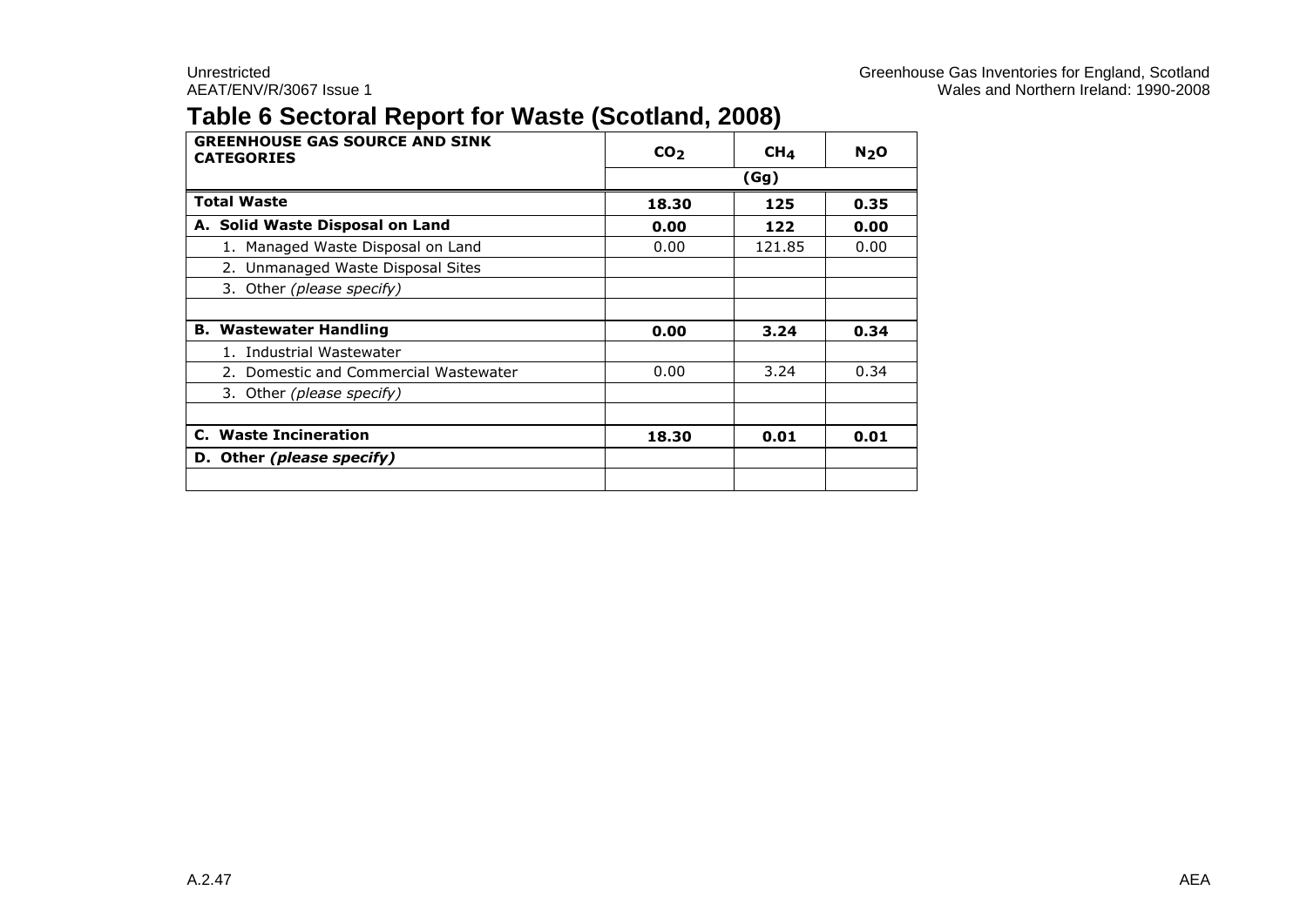# **Table 7A Summary Report for National Greenhouse Gas Inventories (Scotland, 2008)**

| <b>GREENHOUSE GAS SOURCE AND SINK</b><br><b>CATEGORIES</b> | CO <sub>2</sub> | CH <sub>4</sub> | N <sub>2</sub> O | <b>HFCs</b>              | <b>PFCs</b> | SF <sub>6</sub> |
|------------------------------------------------------------|-----------------|-----------------|------------------|--------------------------|-------------|-----------------|
|                                                            | (Gg)            |                 |                  | $CO2$ equivalent<br>(Gg) | Gg          |                 |
| <b>Total National Emissions and Removals</b>               | 42,056.63       | 299.01          | 14.02            | 919.11                   | 54.74       | 0.00            |
| 1. Energy                                                  | 45,862.46       | 27.36           | 1.52             | 0.00                     | 0.00        | 0.00            |
| A. Fuel Combustion                                         | 45,222.25       | 5.50            | 1.51             | 0.00                     | 0.00        | 0.00            |
| 1. Energy Industries                                       | 18,173.29       | 0.71            | 0.46             | 0.00                     | 0.00        | 0.00            |
| 2. Manufacturing Industries and Construction               | 5,461.03        | 0.48            | 0.28             | 0.00                     | 0.00        | 0.00            |
| 3. Transport                                               | 11,684.43       | 0.52            | 0.43             | 0.00                     | 0.00        | 0.00            |
| 4. Other Sectors                                           | 9,661.16        | 3.78            | 0.33             | 0.00                     | 0.00        | 0.00            |
| 5. Other                                                   | 242.34          | 0.01            | 0.01             | 0.00                     | 0.00        | 0.00            |
| B. Fugitive Emissions from Fuels                           | 640.21          | 21.87           | 0.01             | 0.00                     | 0.00        | 0.00            |
| 1. Solid Fuels                                             | 0.00            | 4.86            | 0.00             | 0.00                     | 0.00        | 0.00            |
| 2. Oil and Natural Gas                                     | 640.21          | 17.01           | 0.01             | 0.00                     | 0.00        | 0.00            |
| 2. Industrial Processes                                    | 660.81          | 0.76            | 0.00             | 919.11                   | 54.74       | 0.00            |
| A. Mineral Products                                        | 449.53          | 0.00            | 0.00             | 0.00                     | 0.00        | 0.00            |
| <b>B.</b> Chemical Industry                                | 156.92          | 0.76            | 0.00             | 0.00                     | 0.00        | 0.00            |
| C. Metal Production                                        | 54.36           | 0.00            | 0.00             | 0.00                     | 1.39        | 0.00            |
| Other Production <sup>(4)</sup><br>D.                      | 0.00            | 0.00            | 0.00             | 0.00                     | 0.00        | 0.00            |
| E. Production of Halocarbons and $SF6$                     | 0.00            | 0.00            | 0.00             | 0.00                     | 0.00        | 0.00            |
| F. Consumption of Halocarbons and $SF6$                    | 0.00            | 0.00            | 0.00             | 919.11                   | 53.35       | 0.00            |
| G. Other                                                   | 0.00            | 0.00            | 0.00             | 0.00                     | 0.00        | 0.00            |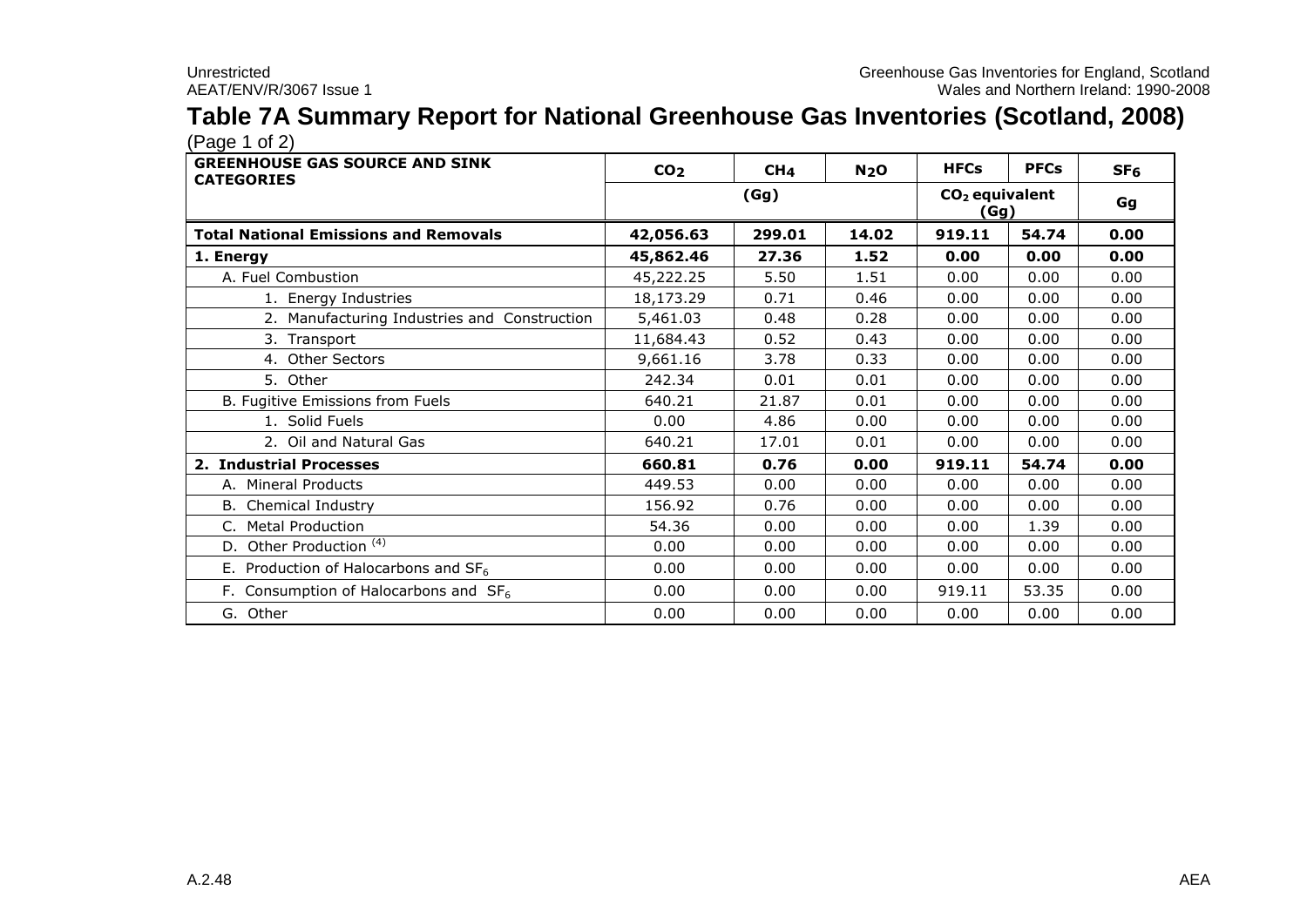# **Table 7A Summary Report for National Greenhouse Gas Inventories (Scotland, 2008)**

| <b>GREENHOUSE GAS SOURCE AND SINK</b><br><b>CATEGORIES</b> | CO <sub>2</sub> | CH <sub>4</sub> | N <sub>2</sub> O | <b>HFCs</b> | <b>PFCs</b>              | SF <sub>6</sub> |
|------------------------------------------------------------|-----------------|-----------------|------------------|-------------|--------------------------|-----------------|
|                                                            |                 | (Gg)            |                  |             | $CO2$ equivalent<br>(Gg) |                 |
| 3. Solvent and Other Product Use                           | 0.00            | 0.00            | 0.00             | 0.00        | 0.00                     | 0.00            |
| 4. Agriculture                                             | 0.00            | 145.34          | 12.14            | 0.00        | 0.00                     | 0.00            |
| A. Enteric Fermentation                                    |                 | 128.53          | 0.00             | 0.00        | 0.00                     | 0.00            |
| B. Manure Management                                       |                 | 16.81           | 0.97             | 0.00        | 0.00                     | 0.00            |
| C. Rice Cultivation                                        |                 | <b>NO</b>       | <b>NO</b>        | 0.00        | 0.00                     | 0.00            |
| D. Agricultural Soils                                      |                 | <b>NE</b>       | 11.18            | 0.00        | 0.00                     | 0.00            |
| E. Prescribed Burning of Savannas                          |                 | <b>NO</b>       | <b>NO</b>        | 0.00        | 0.00                     | 0.00            |
| F. Field Burning of Agricultural Residues                  |                 | 0.00            | 0.00             | 0.00        | 0.00                     | 0.00            |
| G. Other                                                   |                 | 0.00            | 0.00             | 0.00        | 0.00                     | 0.00            |
| 5. Land-Use Change and Forestry                            | -4,484.94       | 0.45            | 0.00             | 0.00        | 0.00                     | 0.00            |
| A. Forest Land                                             | $-9,158.38$     | 0.30            | 0.00             |             |                          |                 |
| <b>B.</b> Cropland                                         | 6,644.23        | 0.00            | 0.00             |             |                          |                 |
| C. Grassland                                               | $-2,733.01$     | 0.09            | 0.00             |             |                          |                 |
| D. Wetlands                                                | 0.00            | 0.00            | 0.00             |             |                          |                 |
| E. Settlements                                             | 1,675.59        | 0.06            | 0.00             |             |                          |                 |
| F. Other land                                              | 0.00            | 0.00            | 0.00             |             |                          |                 |
| G. Other activities                                        | $-913.37$       | 0.00            | 0.00             |             |                          |                 |
| 6. Waste                                                   | 18.30           | 125.1           | 0.35             | 0.00        | 0.00                     | 0.00            |
| A. Solid Waste Disposal on Land                            | 0.00            | 121.85          | 0.00             | 0.00        | 0.00                     | 0.00            |
| B. Wastewater Handling                                     | 0.00            | 3.24            | 0.34             | 0.00        | 0.00                     | 0.00            |
| C. Waste Incineration                                      | 18.30           | 0.01            | 0.01             | 0.00        | 0.00                     | 0.00            |
| D. Other                                                   | 0.00            | 0.00            | 0.00             | 0.00        | 0.00                     | 0.00            |